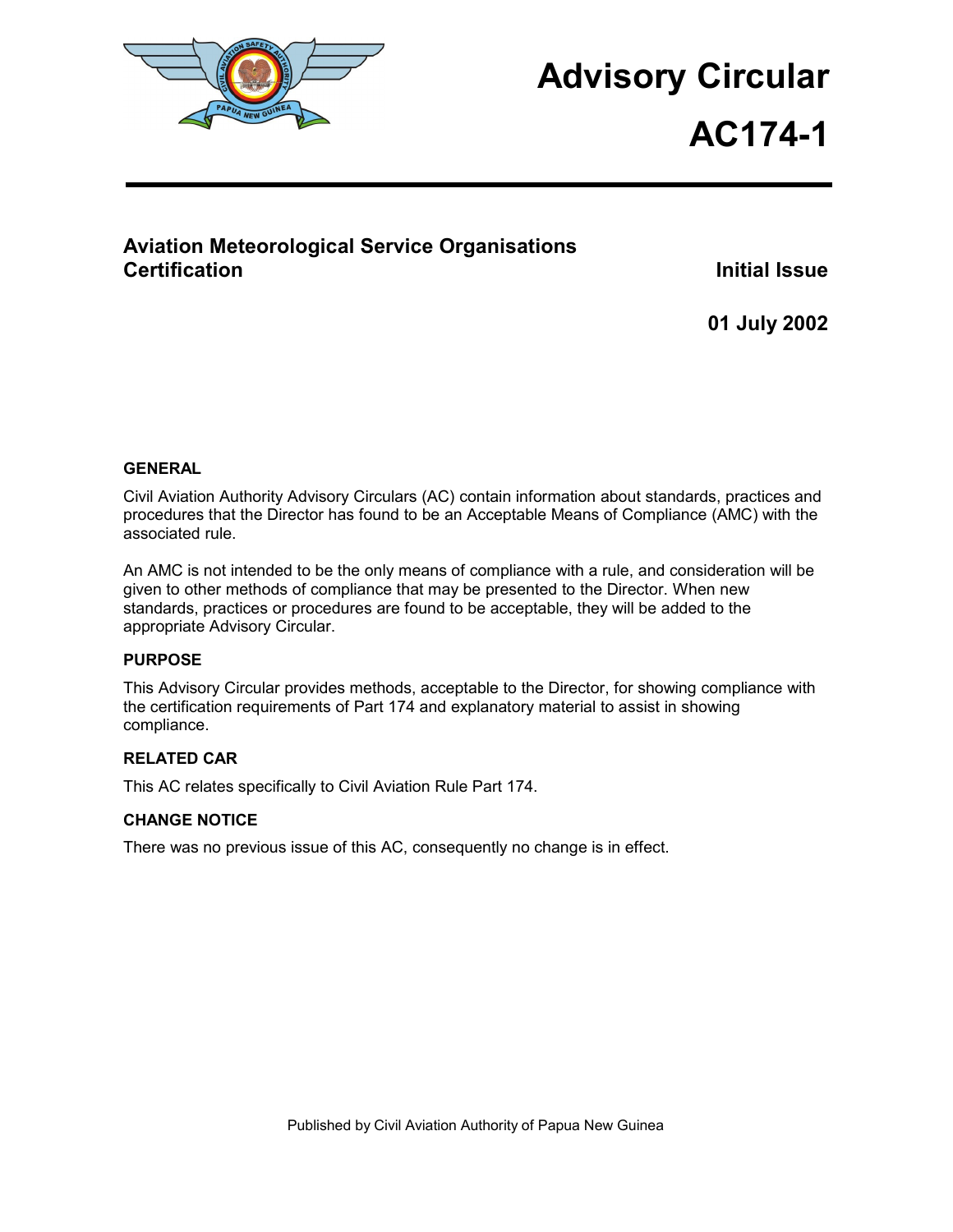# **Table of Contents**

|              | <b>Subpart A — General</b>                    |                                                                | 2  |
|--------------|-----------------------------------------------|----------------------------------------------------------------|----|
| 174.1        |                                               |                                                                |    |
| 174.3        |                                               |                                                                |    |
| 174.5        |                                               |                                                                |    |
| 174.6        |                                               |                                                                |    |
| 174.7        |                                               |                                                                |    |
| 174.9        |                                               |                                                                |    |
| 174.13       |                                               |                                                                |    |
| 174.15       |                                               |                                                                |    |
|              | <b>Subpart B - Certification Requirements</b> |                                                                | 7  |
| 174.51(a)(1) |                                               |                                                                |    |
| 174.51(a)(2) |                                               |                                                                |    |
| 174.51(a)(3) |                                               |                                                                |    |
|              |                                               |                                                                |    |
| 174.53       |                                               |                                                                |    |
| 174.55       |                                               |                                                                |    |
| 174.57       |                                               |                                                                |    |
| 174.59       |                                               |                                                                |    |
| 174.61       |                                               |                                                                |    |
| 174.63       |                                               |                                                                |    |
| 174.65       |                                               | Verification, Periodic Inspection, Testing and Calibration  15 |    |
| 174.67       |                                               |                                                                |    |
| 174.69       |                                               |                                                                |    |
| 174.71       |                                               | Meteorological Information Check after Accident or Incident 17 |    |
| 174.73       |                                               |                                                                |    |
| 174.77       |                                               |                                                                |    |
| 174.79       |                                               |                                                                |    |
|              | <b>Subpart C — Operating requirements</b>     |                                                                | 21 |
| 174.101      |                                               |                                                                |    |
| 174.103      |                                               |                                                                |    |
| 174.105      |                                               |                                                                |    |
| 174.107      |                                               |                                                                |    |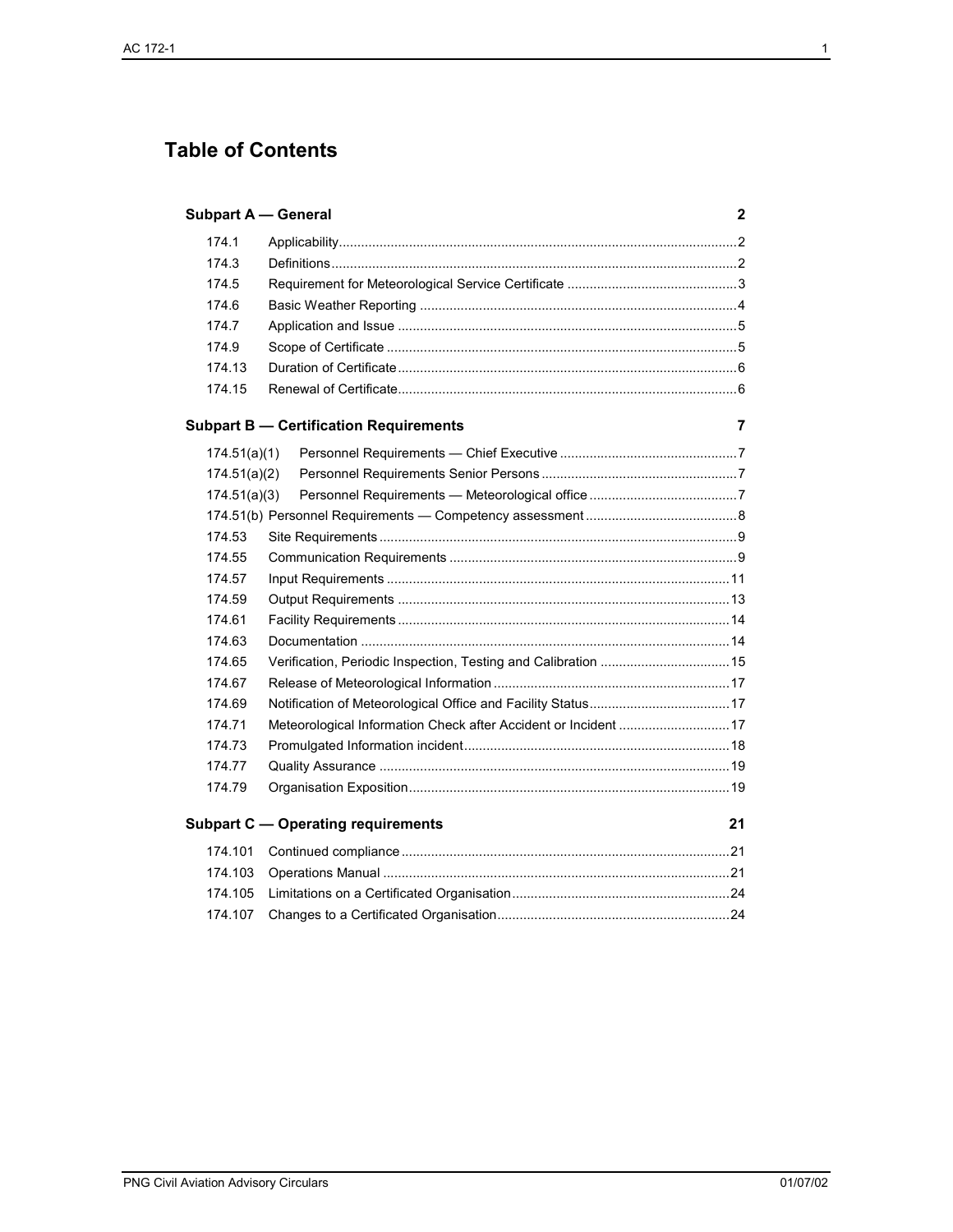# **Subpart A — General**

#### **174.1 Applicability**

This rule introduces the objective of Part 174 — that is to prescribe rules for those organisations that are wholly or partly devoted to the supply of meteorological information for aviation. Any organisation that wishes to supply meteorological information to aviation in Papua New Guinea territory can only do so with certification under Part 174. The more specific requirements to hold a certificate are contained within Rule 174.5 and those activities that do not require a certificate are contained in Rule 174.6.

Further explanatory information is contained within paragraph 174.5.

## **174.3 Definitions**

This section contains only those definitions that have a specified meaning relevant to Part 174. Other generally used definitions will be found in Civil Aviation Rule Part 1, Definitions and Abbreviations. Information is set out below to help in the understanding of the terms unique to Part 174 —

#### **Basic weather report —**

- The word verbal is used in its primary sense of, or concerned with words. This is distinct from the situation with meteorological reports which comprise a mix of official meteorological code and, occasionally, words.
- The secondary meaning of the word verbal is of less significance oral not written. It is expected that most basic weather reports will be passed immediately to second parties directly or through radio or other electronic communication media.
- It is also expected that basic weather reports will generally be provided on a one-to-one basis (ground to air, air to air, air to ground), generally in-house, and occasionally promulgated by paper or electronic means.
- The elements allowable in basic weather reports have been purposely restricted. This is because basic weather reports must not be considered an alternative to meteorological reports that are required for the normal planning and conduct of flights. Basic weather reports, as defined, contain sufficient information for incorporation in a landing report for piston-powered or turbine-powered aircraft.

*Plain language meteorological reports as described in ICAO Annex 3 are not regarded as basic weather reports. Such plain language meteorological reports are considered to fall within the meaning of meteorological reports.* 

#### **Examples of basic weather reports —**

- An aircraft operator's ground staff passing a landing report to their incoming aircraft at an aerodrome unattended by Air Traffic Services (ATS)
- An ATS officer passing a landing report to aircraft entering the aerodrome control zone or circuit
- An individual, normally working outside aviation, conveying current information about local weather to an aircraft operator or aircrew

Information on the requirements for the preparation of basic weather reports is contained in paragraph 174.6.

#### **Erroneous meteorological information —**

• Forecasting is not an exact science, therefore some meteorological information will be in error to some degree. Erroneous meteorological information, however, is that which is significantly inaccurate.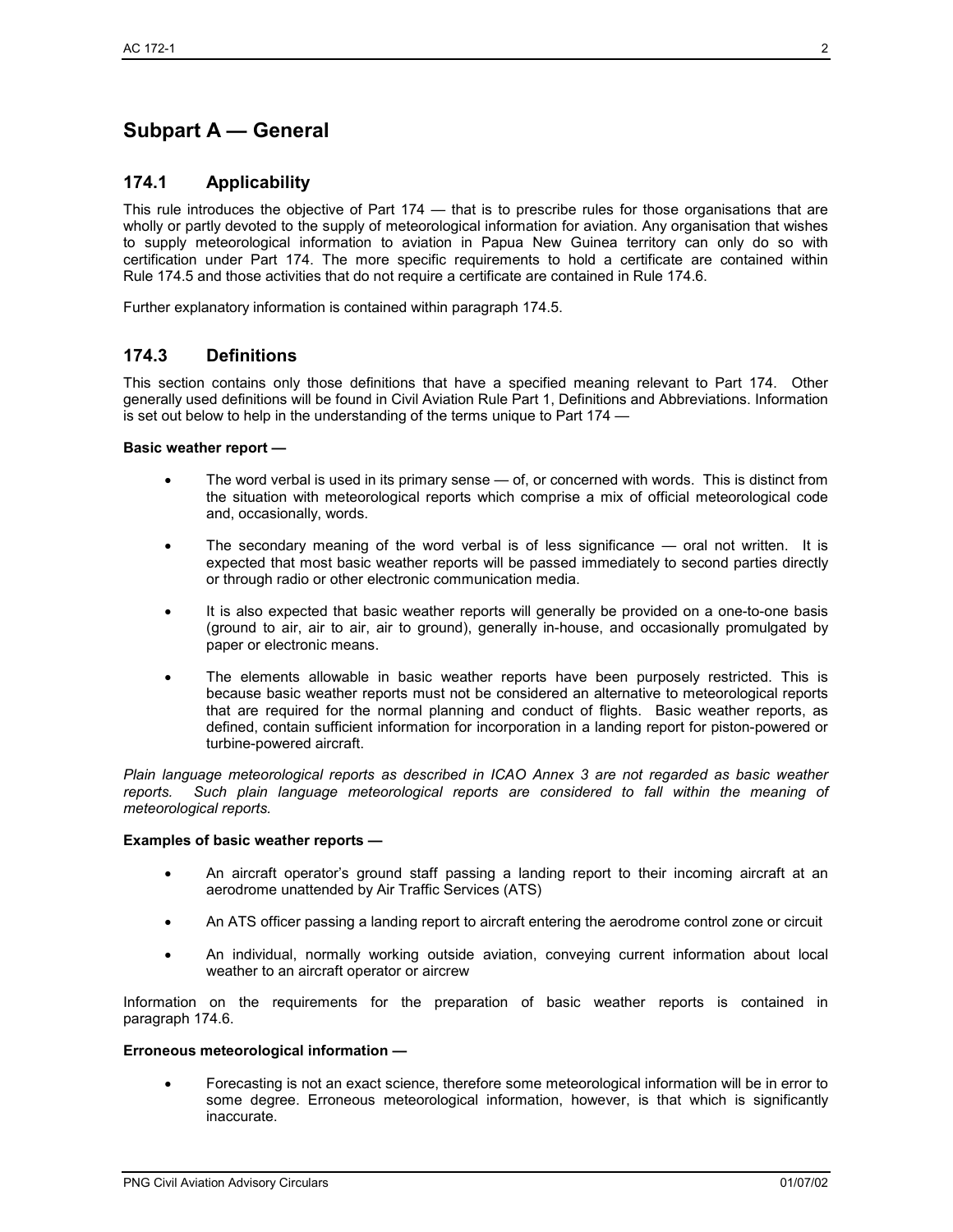• A forecast that has simply proven inaccurate is not seen as erroneous. However, a lengthy series of particular forecasts or reports that are, and may continue to be, completely inaccurate, or contain important omissions, are considered to be erroneous information.

#### **Facility —**

- Some comment on the relationship of the ownership of facilities described in Part 174 and the flow of meteorological information is warranted regarding this definition —
- The correct operation of a facility is the responsibility of the certificated meteorological supplier that uses the facility to provide meteorological services. Should a facility deliver meteorological services to an aviation customer of the certificated meteorological supplier, the responsibility of the supplier ends at the point and time of delivery of the meteorological information.
- If an aviation customer has a system for the internal distribution of meteorological information they are not required to be certificated under Part 174. Such an internal mechanism is an information management system and as such will need to be encompassed within the customer's exposition to be required by the Aircraft Operators Part.

#### **Examples of a facility —**

- an automatic weather station
- a weather surveillance radar
- a meteorological information communication system
- a computer system running meteorological analysis and prediction software

#### **Meteorological information —**

This definition is that used by ICAO in Annex 3.

#### **Meteorological office —**

Based on the ICAO Annex 3 definition, this term is intended to cover all physical premises from which meteorological services are undertaken.

#### **Meteorological report —**

This definition is that used by ICAO in Annex 3. Plain language meteorological reports, as described in ICAO Annex 3, are considered to fall within the meaning of meteorological reports. Meteorological reports are not regarded as basic weather reports.

#### **Examples of meteorological reports —**

- SYNOP, METAR, SPECI, BUOY (as described in WMO documents)
- PIREP, AIREP, AMDAR bulletins (as described in ICAO documents)
- volcanic activity report

#### **Meteorological service —**

ICAO Annex 3 has been used as the basis for defining meteorological service. As shown in the Rule, there are six different types of meteorological service. Paragraph 174.9 contains explanatory material on each of these meteorological services.

#### **174.5 Requirement for Meteorological Service Certificate**

(1) This rule states that it is necessary to hold a meteorological service certificate for the provision of meteorological services in Papua New Guinea. The Director may grant a certificate to cover a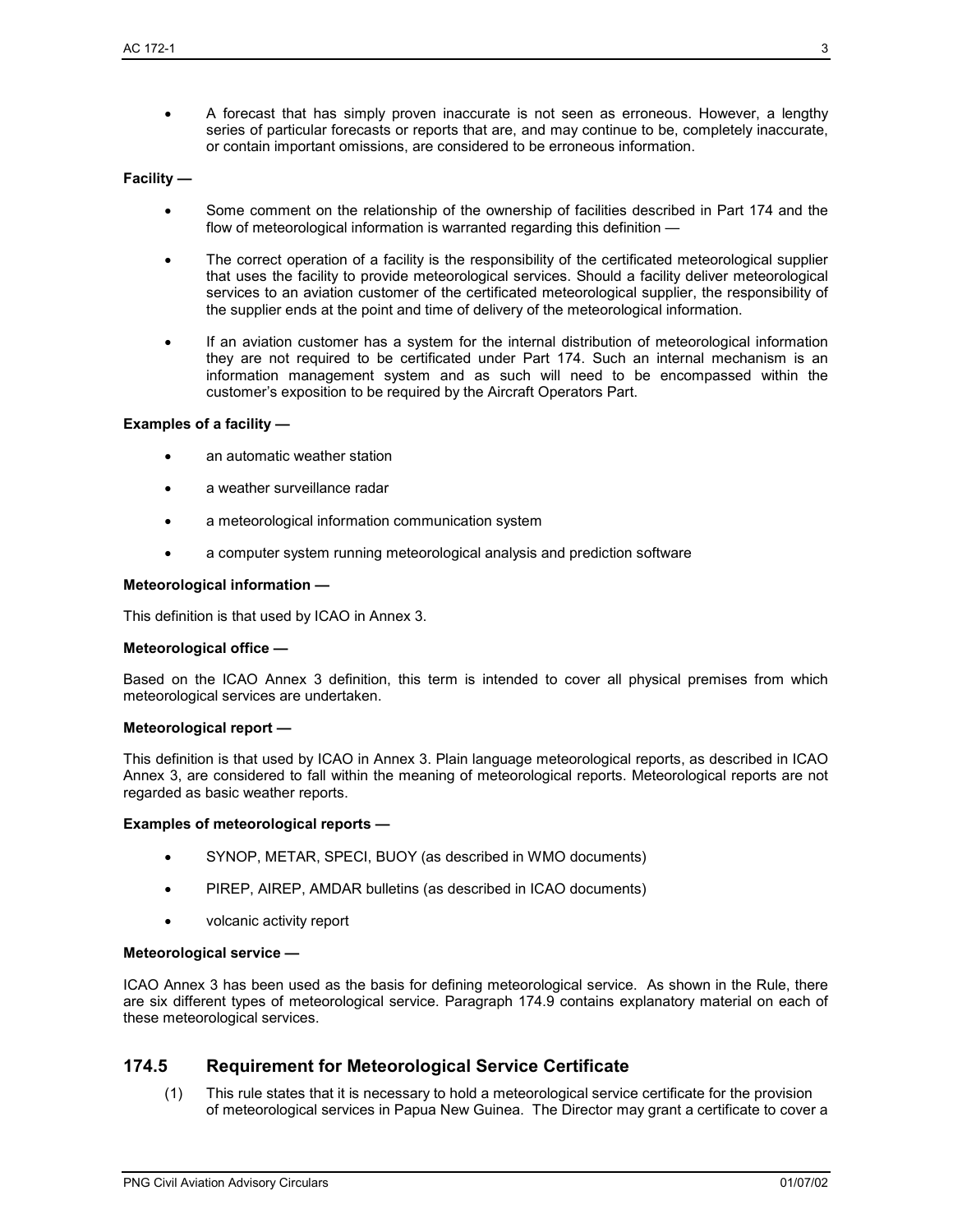range of services, varying from a single meteorological service to an integrated meteorological service supported by a network of meteorological offices and facilities.

All Papua New Guinea domiciled meteorological service providers will need certification under Part 174 if they wish to provide aviation with meteorological information. Any overseas based meteorology service provider, including meteorological authorities, will need certification under Part 174 to be able to supply aviation operations in Papua New Guinea with meteorological information.

Before an application for certification under Part 174 will be accepted, overseas based meteorology suppliers, wishing to provide aviation operations in Papua New Guinea with meteorological information, will need to satisfy the Director that they genuinely intend to provide meteorological services in Papua New Guinea.

(2) Some meteorological service organisations or individuals may want to subcontract elements of their business to other individuals or organisations. They could, for example, contract an individual or organisation to prepare meteorological reports, or forecasts, or to manage or provide particular facilities. In such circumstances a contractor to a certificate holder is not required to be certificated under Part 174 (providing the certificate holder is certificated appropriately). It is, however, the responsibility of the certificate holder to ensure that the contractor conforms to the requirements set out in the certificate holder's exposition.

## **174.6 Basic Weather Reporting**

- (1) Certification under this part is not required where verbal comment on actual weather conditions at a particular aerodrome or place is provided in the form of a basic weather report. Such basic weather reporting activity is intended to include only —
	- (i) verbal provision of basic weather reports to incoming aircraft at aerodromes; and
	- (ii) verbal comment on present weather conditions passed between aircraft and other aeronautically associated parties.

Particular examples of basic weather reports are —

- (i) an aircraft operator's ground staff passing a basic weather report, as part of their landing report, to their incoming aircraft at an unattended aerodrome.
- (ii) an ATS officer passing a basic weather report, as part of a landing report, to aircraft entering their aerodrome control zone or circuit.
- (iii) an individual, normally working outside aviation, conveying basic weather information to an aircraft operator or aircrew, by any means of communication.

Refer to the definition information in paragraph 174.3 before moving on to the remainder of this section.

(2) People providing a basic weather report using equipment to measure meteorological parameters (wind speed and direction, air pressure, and air temperature) are required to ensure such equipment is properly calibrated and maintained. Frequent checking of equipment against other equipment known to be accurate (QNH readings checked against visiting aircraft's altimeters for example) is considered adequate for calibration purposes. Maintenance of equipment should follow the manufacturer's guidelines.

The person providing a basic weather report is required to have been trained to provide such reports. Anyone providing basic weather reports need not be trained to the broad requirements expected of people providing meteorological reports. However, because basic weather reports still need to be accurate, some training is required. The holder of any pilots licence, or a person who is qualified and competent as outlined in paragraph 174.51(b) is considered adequately trained to provide basic weather reports.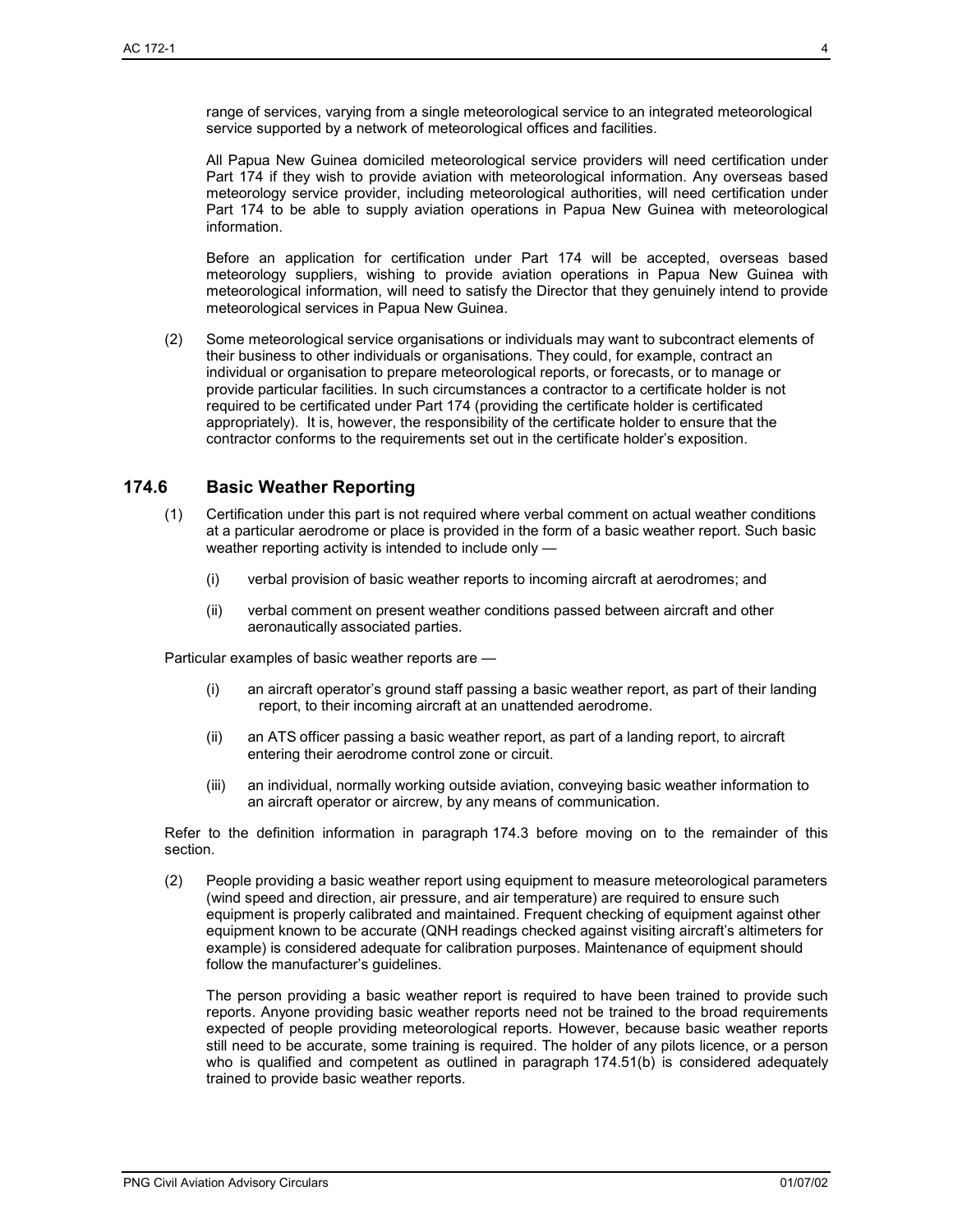Other persons would need to receive training from a suitably qualified person such as the holder of a license to act as pilot-in-command, or from a person who is qualified and competent as outlined in paragraph 174.51(b).

All such training should pay particular attention to the place and surroundings for which the basic weather reports will be made.

## **174.7 Application and Issue**

This rule sets out the conditions under which a certificate will be granted. The application is made on form CAA 174/01.

## **174.9 Scope of Certificate**

An applicant for a certificate is required under Rule 174.79 to list meteorological services, locations and airspace for which the certificate is sought. The types of meteorological service authorised will be shown on the certificate.

Explanation of the definitions of the types of *meteorological service* is set out below;

(1) **Climatology service** — the production of aeronautical climatological information for the planning of flight operations. Such a service specifically prepares historical meteorological information for aviation purposes.

Climatological information that is published for a general audience is not regarded as a climatological service under Part 174.

*The production and distribution of historical meteorological information to meet an aviation requirement such as aerodrome reference temperatures and meteorological data required for application to aircraft take-off performance requirements.* 

(2) **Forecast service** — the production and supply of forecast meteorological information, for a specified area or portion of airspace, as required for aircraft operations. Provision of forecast services may be manual or electronic and production may incorporate electronic data analysis. Any individual or organisation that prepares or edits or updates any type of forecast targeted at any aviation organisation must be certificated under Part 174.

*The provision of upper-air forecasts of temperature and winds (ROFOR, GRIDWIND), aerodrome forecasts (TAF, TTL), and SIGMET forecast products or their equivalents.* 

(3) **Information dissemination service** — the collection and dissemination of meteorological information to meet aviation requirements. The delivery portion is analogous to a post system but with the specialty of providing transmission facilities that are designed to cope especially with meteorological information. Such a service may be internal or external to a meteorological service operation.

*The provision of a VOLMET service and the provision of meteorological information from a data base through various telecommunication media. Any publicly accessible network that is used to distribute meteorological information is not regarded as an information dissemination service.* 

(4) **Meteorological briefing service** — the supply, by a person or system, of meteorological information together with specialist interpretation of that information. Such briefings may be supplied manually or electronically and may or may not be provided from a meteorological briefing office at an aerodrome.

The provision of a spoken or written summary or interpretation of both forecast meteorological conditions and meteorological reports that may complement formal text or graphical forecast products such as upper-air forecasts and aerodrome forecasts. Such complementary information provided will be based on the experience of the person giving the briefing.

(5) **Meteorological reporting service** — the supply of routine meteorological reports. The reports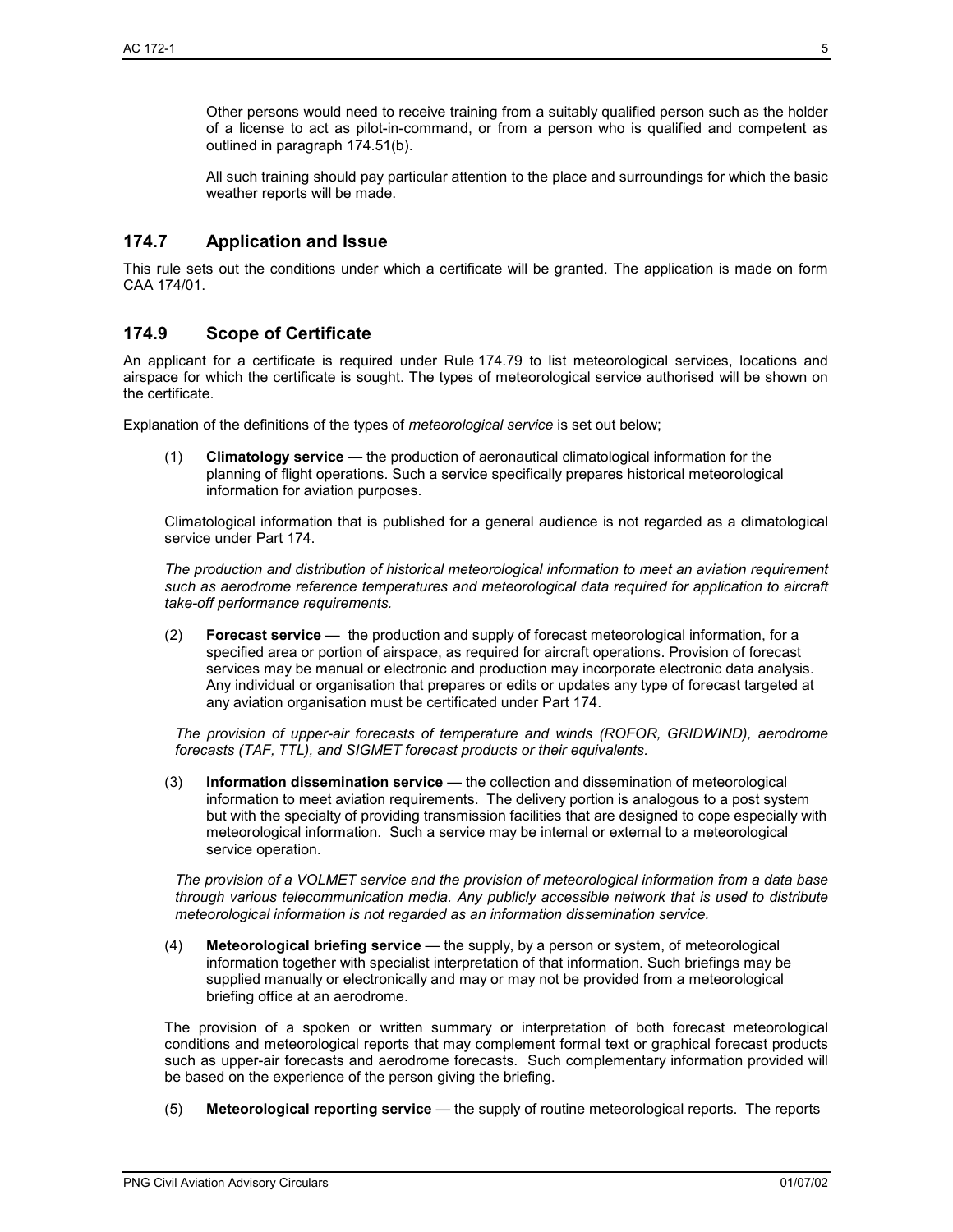The provision of formal meteorological information on actual meteorological conditions at a particular place such as —

- meteorological aerodrome reports (METAR, SPECI)
- meteorological reports (SYNOP, SHIP, BUOY)
- volcanic activity reports

or any other products derived from the operation of manual weather observing systems or remote observing systems such as —

- automatic weather observing stations
- vertical wind and temperature profilers
- weather surveillance radar
- weather satellite

*Plain language meteorological reports* as described in ICAO Annex 3 are regarded as meteorological reports.

(6) **Meteorological watch service** — the maintenance of a watch over current meteorological conditions affecting aircraft operations in a particular area. Such a service would be providing meteorological information relating to that area to the aircraft operators, ATS operations, and meteorological watch services serving adjacent areas, flight information regions, or control areas.

*The maintenance of a watch over meteorological information for a particular aircraft, airspace or aerodrome, the provision of SIGMET, wind shear reports, and aerodrome warnings.* 

*The provision of a meteorological watch service may use all or part of the products from the World Area Forecast System (WAFS). The meteorological watch service need not be a Regional Area Forecast Centre within the WAFS.* 

## **174.13 Duration of Certificate**

The Director will issue certificates for such periods as he or she sees fit considering the circumstances of the application and issue. Factors to be considered include —

- the Director's previous knowledge of the applicant
- whether the applicant is an existing certificate holder
- whether the application is in respect of a new type of service where approval has not previously been given.

Certificates should not be valid for more than five years because in this period there can be significant changes in technology and industry requirements. Therefore it is reasonable to conduct a reassessment by new entry control.

## **174.15 Renewal of Certificate**

The certificate holder should apply for the renewal of the certificate in sufficient time to allow the renewal process to be accomplished before the certificate expires. At the time of issue the certificate may be endorsed with an application renewal date. This date may vary significantly dependent upon the extent of the meteorological service provided and the period for which the certificate has been in force. Where the certificate has been in force for the maximum period of five years the application will be subjected to full entry level examination. This will require more lead time than the renewal of a certificate which has been in force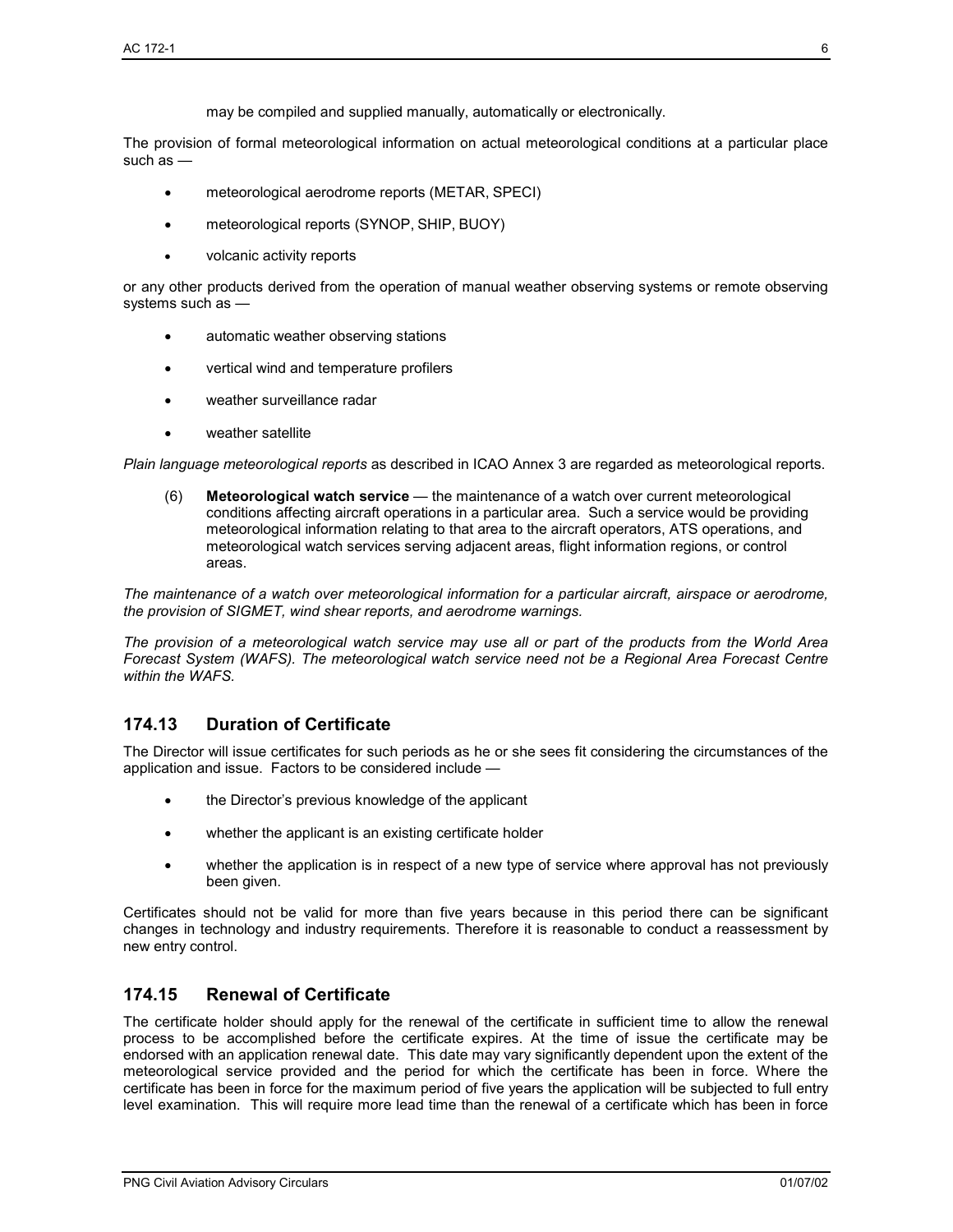for a much shorter period.

# **Subpart B — Certification Requirements**

## **174.51(a)(1) Personnel Requirements — Chief Executive**

The applicant is required to nominate a person to be identified as the Chief Executive. This is the person in whom the authority of the meteorological service certificate is vested. This person must have the ultimate responsibility, including financial authority, to ensure that all the necessary resources are available to provide the meteorological service in compliance with Part 174 and the organisation's exposition.

In organisations where only some of the total operational resource is deployed in the supply of meteorological services, the Chief Executive for the purposes of Part 174 is expected to be responsible for the that part of the organisation which supplies the aeronautical meteorological information.

#### **174.51(a)(2) Personnel Requirements Senior Persons**

The person or persons nominated in the exposition must be part of the management structure of the applicant's organisation. They must also be suitably qualified for the position held and must be responsible for the provision, operation, and maintenance of all the meteorological offices, facilities and meteorological services covered by the certificate.

The titles and responsibilities of the nominated persons will vary, dependent upon the size of the applicant's organisation, and may be subdivided under individual persons or combined in any number of ways. Irrespective of the titles or the number of persons nominated, the following areas of responsibility are expected to be addressed where they are applicable to the activities of the applicant's organisation.

In respect of meteorological offices or facilities —

Responsibility for the operation of meteorological office(s) or facilities to ensure that they continue to operate to the required performance standards and that the output follows the requirements of Part 174 and the organisation's procedures.

In respect of Internal Quality Assurance —

Responsibility for the organisation's quality assurance procedures to ensure compliance with the organisation's exposition and with Part 174. Responsibilities include ensuring the adequacy of the organisation's exposition and associated procedures in meeting the requirements of Part 174, in reflecting the scope of the service provided, and ensuring that corrective actions in respect of any deficiencies are fully implemented.

The organisation may choose to appoint managers for all or any combination of the above areas of responsibility, however it must be clear to whom the responsibilities devolve. It is necessary in all cases that these managers report to, and are responsible ultimately to, the Chief Executive.

The persons so nominated are to be identified on form CAA 24FPP and credentials supplied with the application. To be accepted, such nominated persons should have adequate knowledge and satisfactory experience relative to their position and responsibility.

## **174.51(a)(3) Personnel Requirements — Meteorological office**

The number and location of suitably qualified and trained personnel required will depend on -

- the scope of the meteorological service and meteorological office activities
- the location of the meteorological offices and facilities
- the role of the meteorological offices and facilities in the air navigation system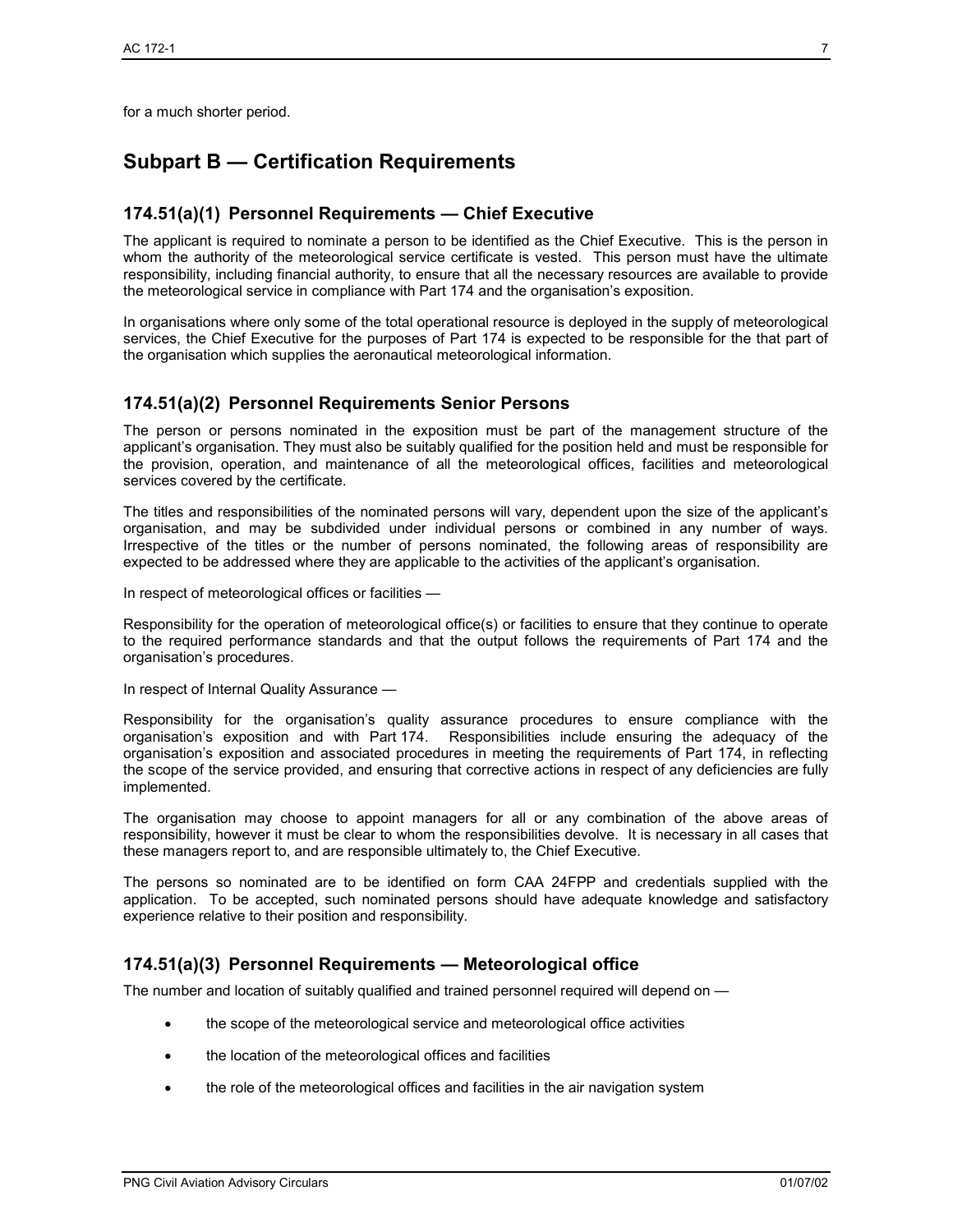#### **174.51(b) Personnel Requirements — Competency assessment**

It is necessary for an organisation to have procedures for assessing and maintaining the competency of personnel. Particularly those authorised to compile or derive meteorological information, and to release such information to customers. The procedures should include the levels of training, qualification, and experience necessary to ensure that quality systems work and quality output from the meteorological office or facility concerned.

The Authority expects that personnel will have a basic recognised qualification for performing their particular functions. The organisation's initial training programme should cover the procedures for the particular functions for which the person is employed.

Meteorological office personnel are expected to be qualified and have shown competence in the relevant components of the following guidelines and syllabuses or equivalent —

| WMO Publication 258        | Guide-lines for the Education and Training of Personnel in Meteorology<br>and Operational Hydrology                   |
|----------------------------|-----------------------------------------------------------------------------------------------------------------------|
| WMO Publication 266        | Compendium of Lecture Notes for Training Class IV Meteorological<br>Personnel, Volume II                              |
| <b>WMO Publication 364</b> | Compendium of Lecture Notes for Training Class I and II Meteorological<br>Personnel, Volume II part II                |
| WMO Publication 622        | Compendium of Lecture Notes in Meteorological Instrumentation for<br>Training Class III & IV Meteorological Personnel |

The overall training of all personnel is expected to meet all relevant parts of any ICAO or WMO Annexes, Publications or Documents listed in this AC.

To be acceptable, personnel should be given specialised training on the types of service being provided followed by an on-the-job evaluation related to the particular meteorological service, meteorological office or facility and their location. The specialised training should include an examination to assess the person's knowledge of the production methodologies. The on-the-job evaluation must establish that the person complies with the procedures relating to the meteorological service, meteorological office or facility and fully understands —

- (1) the role of the organisation within the air navigation system; and
- (2) the functions, limitations and use of any built in executive monitor, verification or self check system or procedure.

A competency check on meteorological office personnel must establish that each person can satisfactorily meet all of the necessary requirements of the particular meteorological office they work at.

It is expected that these on-the-job competency checks would be carried out at regular intervals with appropriate continuation training to maintain the competence level of the authorised person. Continuation training should also cover any changes in relevant technology, or the organisation's procedures, and any changes to the meteorological office or facility procedures involved.

Personnel competency checks and continuation training must be carried out by personnel qualified in the respective meteorological areas to at least the level being checked or depth of continuation training being given. It is also preferable that such checking and training staff have undertaken appropriate education in the management and application of such procedures and of training requirements.

To help in the assessment of competence it is recommended that job descriptions be formulated for all positions within the organisation's structure. The job descriptions for all personnel who manage, verify or do work, which can affect quality and safety of the meteorological service provided should define their responsibilities, authority and their interrelationships. Job descriptions are particularly important for personnel who need the organisational freedom and authority to —

- (1) initiate action to prevent inaccurate or unsafe situations developing;
- (2) identify and record problems which may affect quality and safety;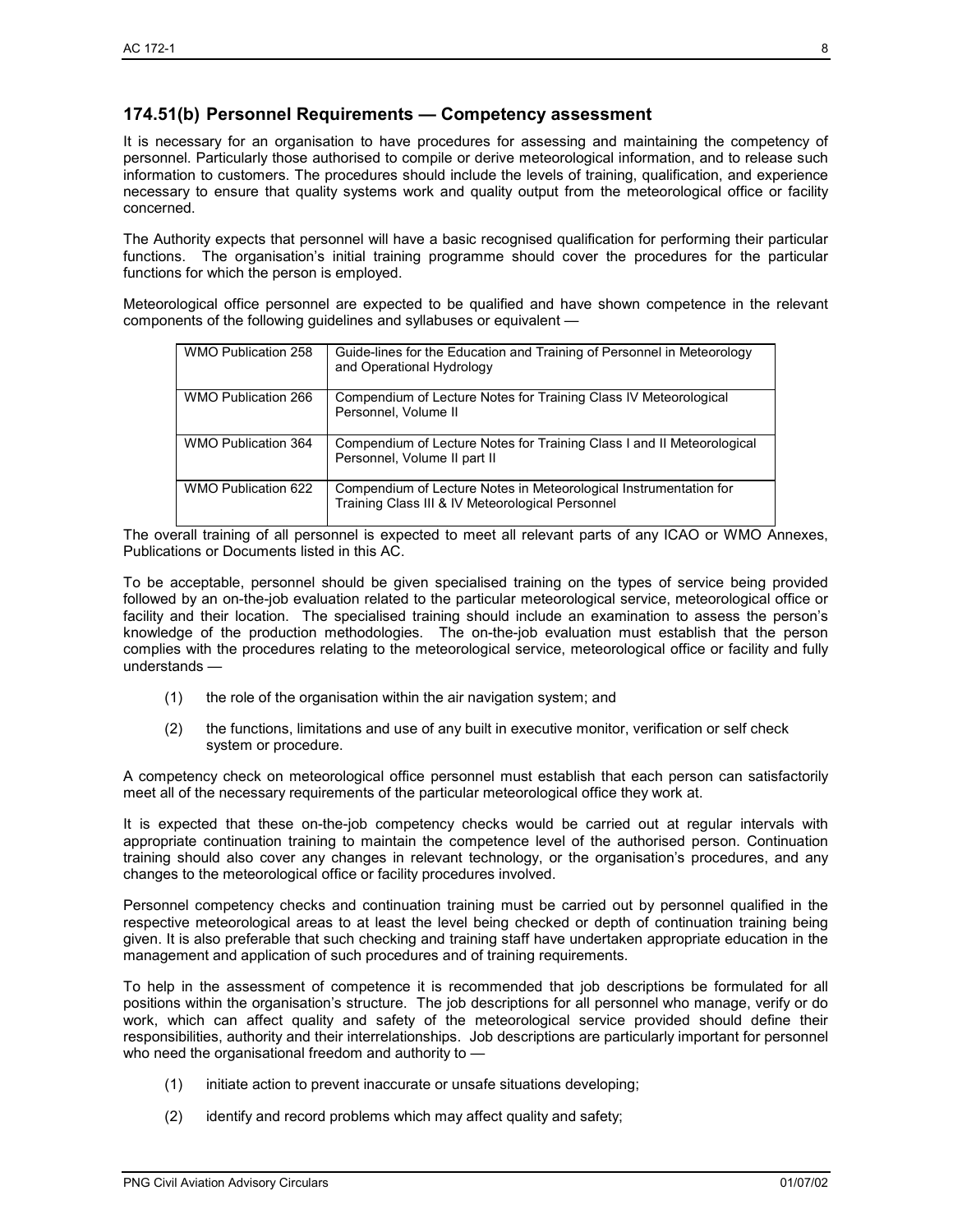- (4) verify the implementation of solutions; and
- (5) control further activities following the detection of low quality or unsafe situations until deficiencies have been corrected.

#### **174.53 Site Requirements**

Security of all systems interacting with aviation is imperative to safety. Procedures for ensuring such security should encompass —

- the physical and electronic integrity of a meteorological office or facility
- the access rights and movement of people to or within a meteorological office or in or near a facility

Organisations must comply with the relevant requirements of Civil Aviation Rule Part 112, Airways Security Programmes, for those meteorological offices or facilities sited on aerodromes.

**(1)(i)** Organisations should establish appropriate agreements with site owners and adjacent site owners or operators to ensure that no incidents occur that will affect performance of the meteorological office or facility.

**(1)(ii)** Meteorological offices and facilities must have suitable power supplies and means to ensure their continuity appropriate to the nature of the meteorological service provided. This requirement applies particularly to electronic remote weather sensing equipment and meteorological offices that are reliant on computer-based production and electronic communication systems.

**(2)** The siting of remote weather sensing facilities (such as automatic weather observing stations) should follow closely the requirements for manual visual observations and instrument exposure. The minimum acceptable technical siting requirements are contained in —

| ICAO Annex 3        | Meteorological Services for International Air Navigation                     |
|---------------------|------------------------------------------------------------------------------|
| WMO Publication 49  | Technical Regulations, Volume II, Meteorological Services for Air Navigation |
| WMO Publication 8   | Guide to Meteorological Instruments and Methods.                             |
| WMO Publication 488 | Guide on Global Observing System                                             |
| WMO Publication 544 | Manual on Global Observing System                                            |

However, it is accepted that there are often situations where constraints, such as terrain or communications logistics, make the ideal siting of a facility impracticable. In such situations less than ideal siting is acceptable providing the information gathered by the facility remains representative of the area concerned.

The Director may accept other technical siting criteria for the installation and maintenance of remote weather sensing facilities.

#### **174.55 Communication Requirements**

Useful flow of meteorological information is based on the ability of the communication systems used. Meteorological service organisations should ensure that the equipment and software used are adequate for the volume and type of information being communicated.

Organisations may use third party communication providers, however, it is the organisation's responsibility to ensure that the contracted communication provider meets the communication requirements specified. That specification must be stated in their exposition and conform to Part 174.

Each organisation should decide upon the best communication system for its operations. However, it is expected that organisations, apart from those providing a climatological service, will have a capability to, directly or indirectly, link their communication system to the Aeronautical Fixed Telecommunications Network.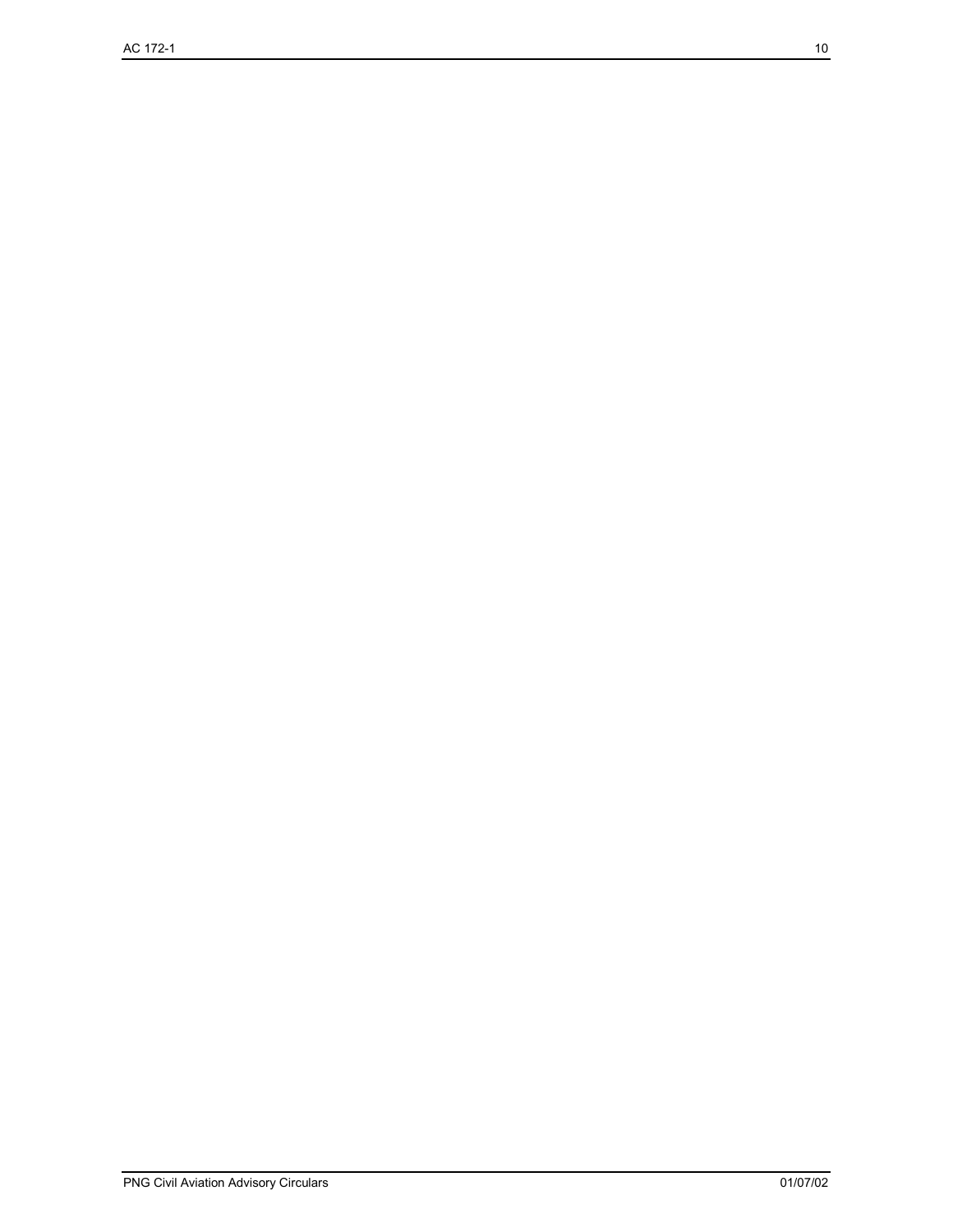The communication protocols to be used by organisations are expected to be those found within —

| ICAO Annex 3       | Meteorological Services for International Air Navigation                                   |
|--------------------|--------------------------------------------------------------------------------------------|
| ICAO Annex 10      | Aeronautical Telecommunications                                                            |
| ICAO Annex 15      | Aeronautical Information Services                                                          |
| WMO Publication 49 | Technical Regulations, Volume II, Meteorological Services for International Air Navigation |

#### *And further in —*

| ICAO Document 7030         | <b>Regional Supplementary Procedures</b>                                    |
|----------------------------|-----------------------------------------------------------------------------|
| ICAO Document 8126         | Aeronautical Information Services Manual                                    |
| ICAO Document 8896         | Manual of Aeronautical Meteorological Practice                              |
| ICAO Document 8700         | Air Navigation Plan Mid Asia Region                                         |
| ICAO Document 8733         | Air Navigation Plan CAR/SAM Regions                                         |
| ICAO Document 8755         | Air Navigation Plan NAT/NAM/PAC Regions                                     |
| WMO Publication 386        | Manual on Global Telecommunications Systems                                 |
| <b>WMO Publication 731</b> | Meteorological Observing and Information Distribution Systems at Aerodromes |
| <b>WMO Publication 732</b> | Guide to Practices for Meteorological Offices serving Aviation              |

Deviation from the above protocols for the purposes of serving particular customers will be considered if they are fully described and supported in the organisation's exposition. However, the organisation is expected to be able to switch to the standard protocols should a safety situation demand such a change.

## **174.57 Input Requirements**

Good meteorological forecast information depends on timely response to changes in the dynamics of the present and expected meteorological conditions in any particular airspace. Such responses may take the form of new reports of actual meteorological conditions or the creation or amendment of forecast meteorological conditions. Always, the ability of an organisation to produce such information is predicated on that organisation's ability to access and pass on meteorological information quickly and accurately.

**(b)(1)** Adequate sources of real-time meteorological information for the production of forecasts (aerodrome forecasts TAF, route forecast ROFOR, or acceptable equivalents) are considered to be the demonstrated access to, and use of, the following information within an organisation's exposition —

- (1) hourly reports of meteorological conditions at aerodromes for which forecast products are provided,
	- METAR or acceptable equivalent
- (2) reports of significant meteorological conditions when they occur and when they cease at aerodromes for which forecast products are provided.
	- SPECI OR ACCEPTABLE EQUIVALENT
- (3) regular macro-scale numerical weather prediction analyses and prognoses of Papua New Guinea airspace for which aircraft route forecasts and aerodrome forecasts are prepared,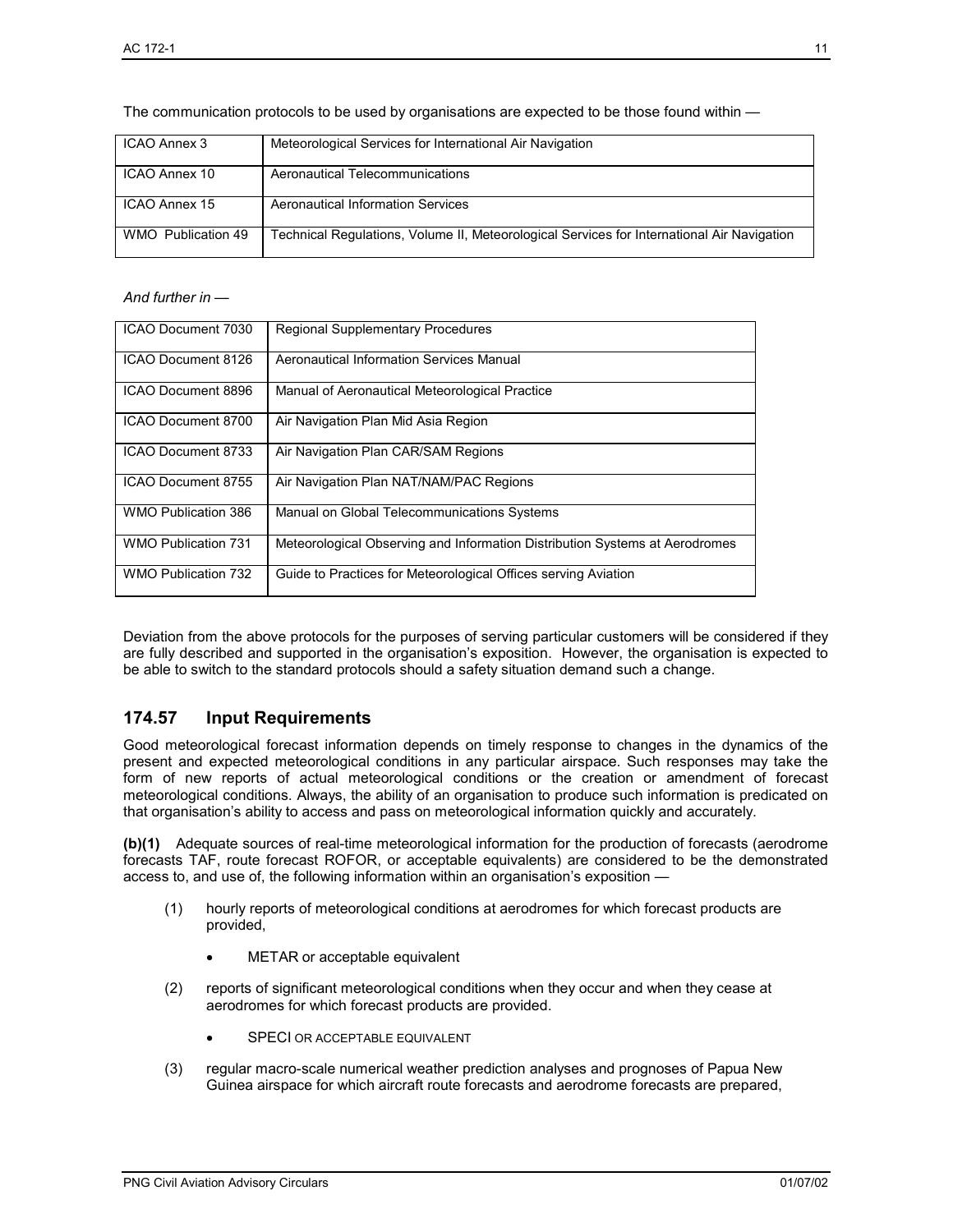- (4) regular macro-scale numerical weather prediction analyses and prognoses of foreign airspace for which aircraft route forecasts and aerodrome forecasts are prepared as appropriate and practicable,
- (5) appropriate issues of the World Area Forecast System (WAFS) wind and temperature data including appropriate significant weather (SIGWX) information for the airspace for which aircraft route forecasts are prepared,
- (6) suitable validating upper-air wind, temperature and humidity data for (ii), (iii) and (v) above,
- (7) synoptic observations and analyses for Papua New Guinea territory,
	- SYNOP, SHIP, BUOY OR EQUIVALENT
- (8) all reports of meteorological conditions furnished by aircraft within Papua New Guinea and adjacent airspace,
	- PIREP, AMDAR AND AIREP BULLETINS OR THEIR EQUIVALENTS
- (9) timely access to infrared and visible wavelength satellite imagery for the Papua New Guinea and over other areas for which forecasts may be produced).

Real-time meteorological input information is expected to be used throughout the validity period of the meteorological forecast products and information produced.

*Examples are drawn from WMO Pub 306 Manual of Codes — other forms or formats of the particular information may be acceptable to the Director.* 

**(b)(2)** Where an organisation gives face-to-face briefings to aircrew or makes available any form of interactive information service regarding meteorological information, the organisation is expected to ensure a high level of pictorial and graphic meteorological information depiction is available to the aircrew or their delegate.

Acceptable levels are described in WMO documents 731 and 732.

The organisation is expected to delineate the nature and display methods of pictorial and graphic meteorological information in their exposition.

For face-to-face briefings it is expected that the organisation will follow the requirements or guidelines stated in the documents below or such guidelines, developed by the organisation, which are acceptable to the Director —

| ICAO Annex 3        | Meteorological Services for International Air Navigation                                      |
|---------------------|-----------------------------------------------------------------------------------------------|
| ICAO Annex 15       | <b>Aeronautical Information Services</b>                                                      |
| WMO Publication 49  | Technical Regulations, Volume II, Meteorological Services for International Air<br>Navigation |
| WMO Publication 306 | Manual on Codes                                                                               |

and further in —

| ICAO Document 8896         | Manual of Aeronautical Meteorological Practice                                 |
|----------------------------|--------------------------------------------------------------------------------|
| <b>WMO Publication 731</b> | Meteorological Observing and Information Distribution Systems at<br>Aerodromes |
| WMO Publication 732        | Guide to Practices for Meteorological Offices serving Aviation                 |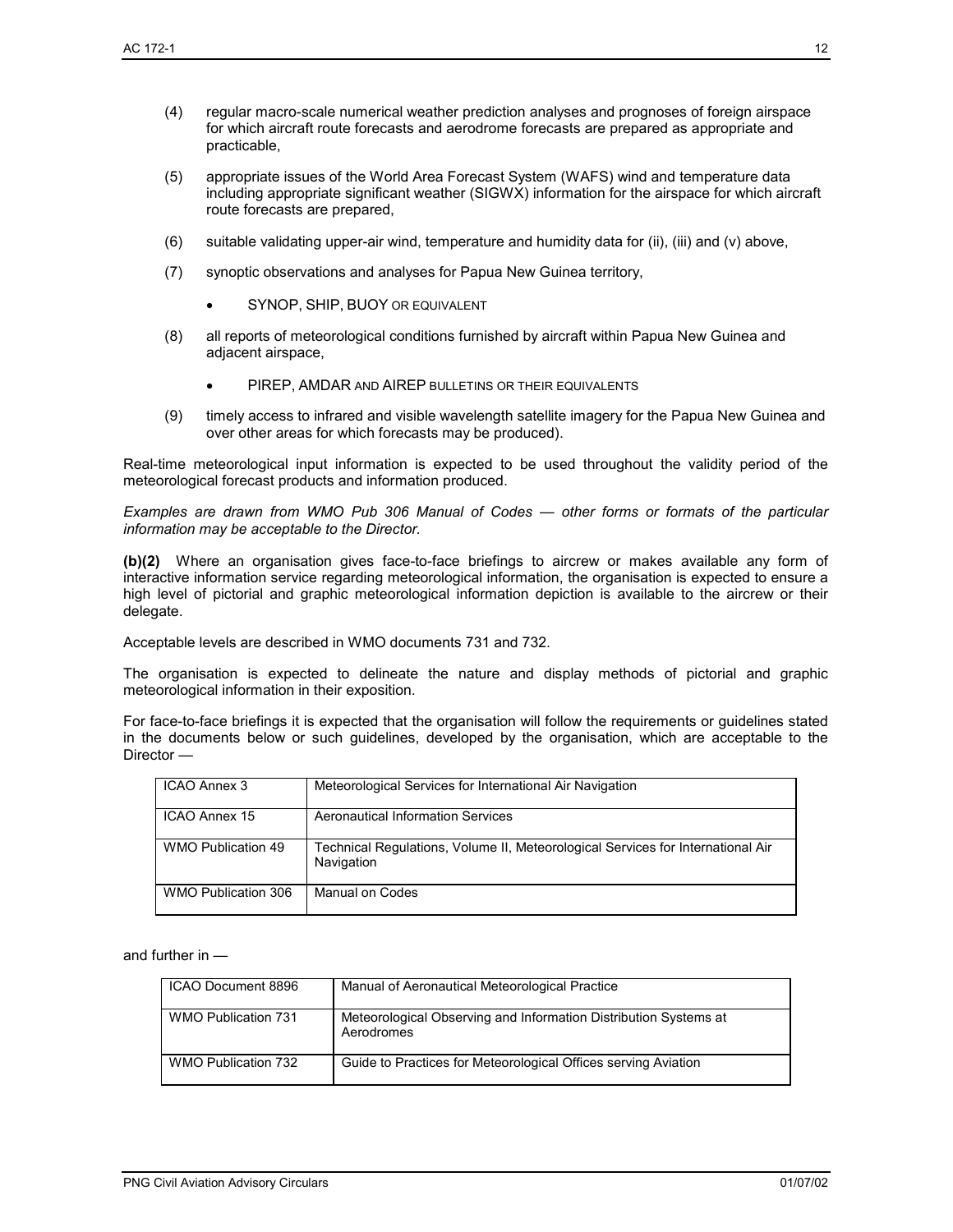**(b)(3)(4)** Adequate observing systems for provision of meteorological reports or provision of a meteorological watch service are considered to be the demonstrated adherence to, and use of, the following weather observing procedures and methodologies, reporting procedures, and instrumentation systems within an organisation's exposition —

| ICAO Annex 3              | Meteorological Services for International Air Navigation                                      |
|---------------------------|-----------------------------------------------------------------------------------------------|
| ICAO Annex 15             | Aeronautical Information Services                                                             |
| <b>WMO Publication 49</b> | Technical Regulations, Volume II, Meteorological Services for International Air<br>Navigation |
| WMO Publication 306       | Manual on Codes                                                                               |

and further in —

| ICAO Document 8896         | Manual of Aeronautical Meteorological Practice                 |
|----------------------------|----------------------------------------------------------------|
| WMO Publication 386        | Manual on Global Telecommunications Systems                    |
| WMO Publication 488        | Guide on the Global Observing System                           |
| <b>WMO Publication 544</b> | Manual on the Global Observing System                          |
| WMO Publication 732        | Guide to Practices for Meteorological Offices serving Aviation |

These publications cover the provision of at least the following types of meteorological reports —

- (1) hourly reports of meteorological conditions at aerodromes,
	- METAR
- (2) reports of significant meteorological conditions when they occur and when they cease,
	- SPECI
- (3) synoptic observations, and
	- SYNOP, SHIP, BUOY
- (4) upper-air wind, temperature and humidity data.
	- WINTEM

Applicants may deviate from the above documents if they fully describe and support the deviation in their exposition and the deviation is acceptable to the Director. However, the organisation is expected to be able to operate with the criteria outlined in the above documents should an operational situation dictate.

**(b)(5)** Adequate historical meteorological data and resources necessary to provide aeronautical climatological information are described in —

Chapter 8, ICAO Annex 3 Meteorological Services for International Air Navigation

## **174.59 Output Requirements**

It is expected that the organisation will define the meteorological service output requirements in terms of form, adequacy, accuracy, timeliness and productivity in their exposition (refer also 174.79 (a)(8)).

The Director will endeavour to hold all information relating to customer specific products confidential unless such information comes within the public domain.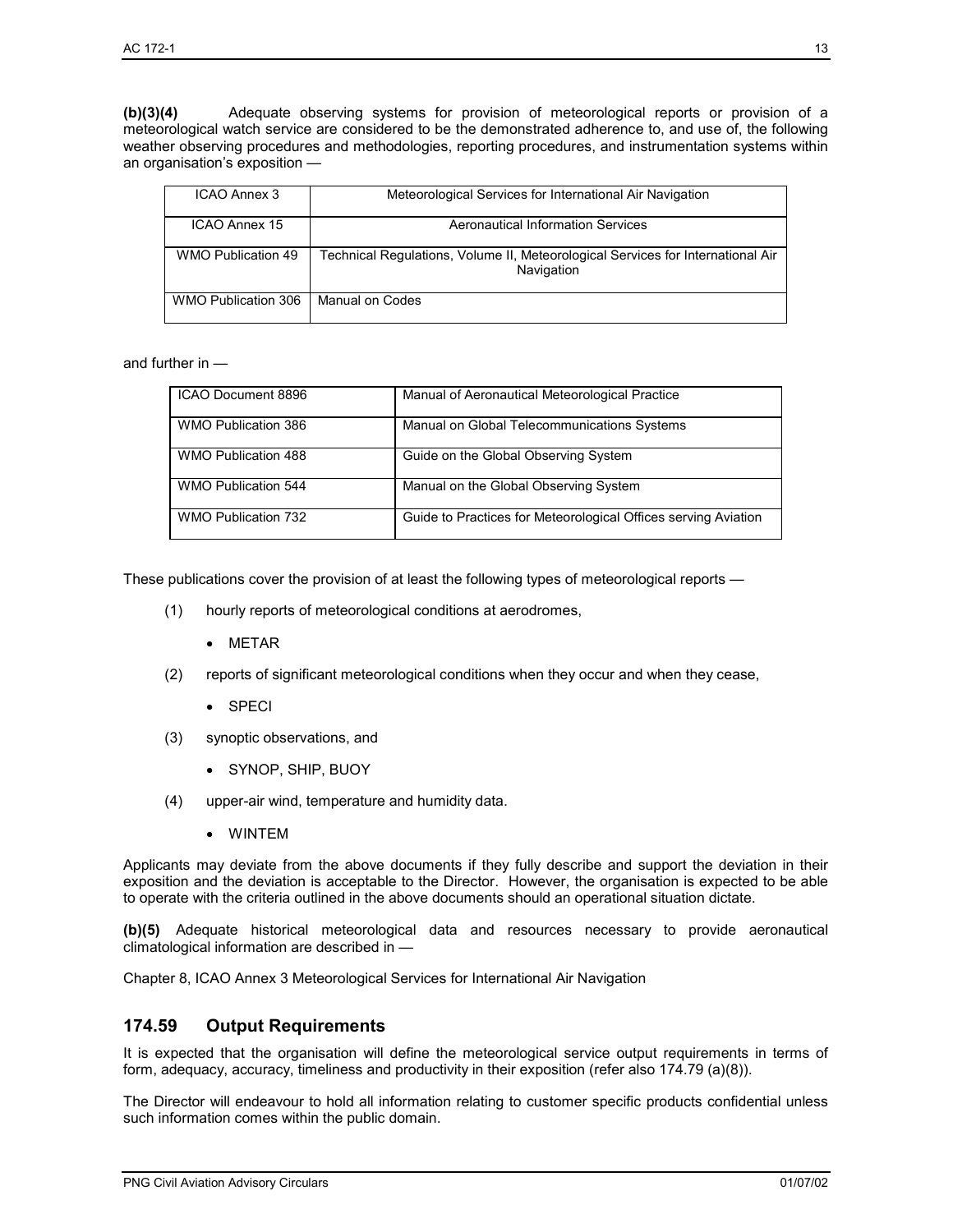It is also expected that the service provider's products meet acceptable international standards.

The Director may accept standards that are the same as, equivalent to or better than those of ICAO or WMO if they can be proved by the supplier.

If the equivalent or better information product, accepted by the Director, differs significantly from that described within the ICAO Annexes, the Director will decide whether to file a deviation with ICAO.

The list below serves as a guideline about which ICAO Annexes and WMO Publications contain relevant product and service standards, procedures and formats —

| International Document Meteorological<br>reference | Aeronautical Service Type as listed in<br>paragraph 174.9 |
|----------------------------------------------------|-----------------------------------------------------------|
| ICAO Annex 3                                       | $a, b, c, d, e$ and f                                     |
| <b>ICAO Annex 5</b>                                | a, b, e and f                                             |
| ICAO Annex 10                                      | b & c                                                     |
| ICAO Annex 15                                      | c                                                         |
| <b>WMO Publication 49</b>                          | $a, b, c, d, e$ and f                                     |

Attachment E to ICAO Annex 3, Part I, and WMO Technical Specifications Publication 49, provide the most significant requirements for the operationally desirable accuracy of meteorological forecasts.

#### **174.61 Facility Requirements**

It is not the intention of the Director to require any organisation to use any particular electronic or automatic systems, brands or configurations in particular facilities.

The routine operation of the facility is expected to yield adequate, accurate and timely input or output for the meteorological offices it supports or meteorological service it provides.

Minimum requirements, of any electronic data processing system used by the organisation, are set out in —

| WMO Publication 485. | Manual on Global Data Processing System. |
|----------------------|------------------------------------------|
|                      |                                          |

Different systems performing similar functions effectively may be acceptable to the Director.

#### **174.63 Documentation**

An organisation is required to hold, and make available to personnel —

- copies of its exposition
- all applicable meteorological office manuals
- facility and procedures manuals
- technical standards and practices
- equipment manuals

that are necessary for the provision of the relevant meteorological service.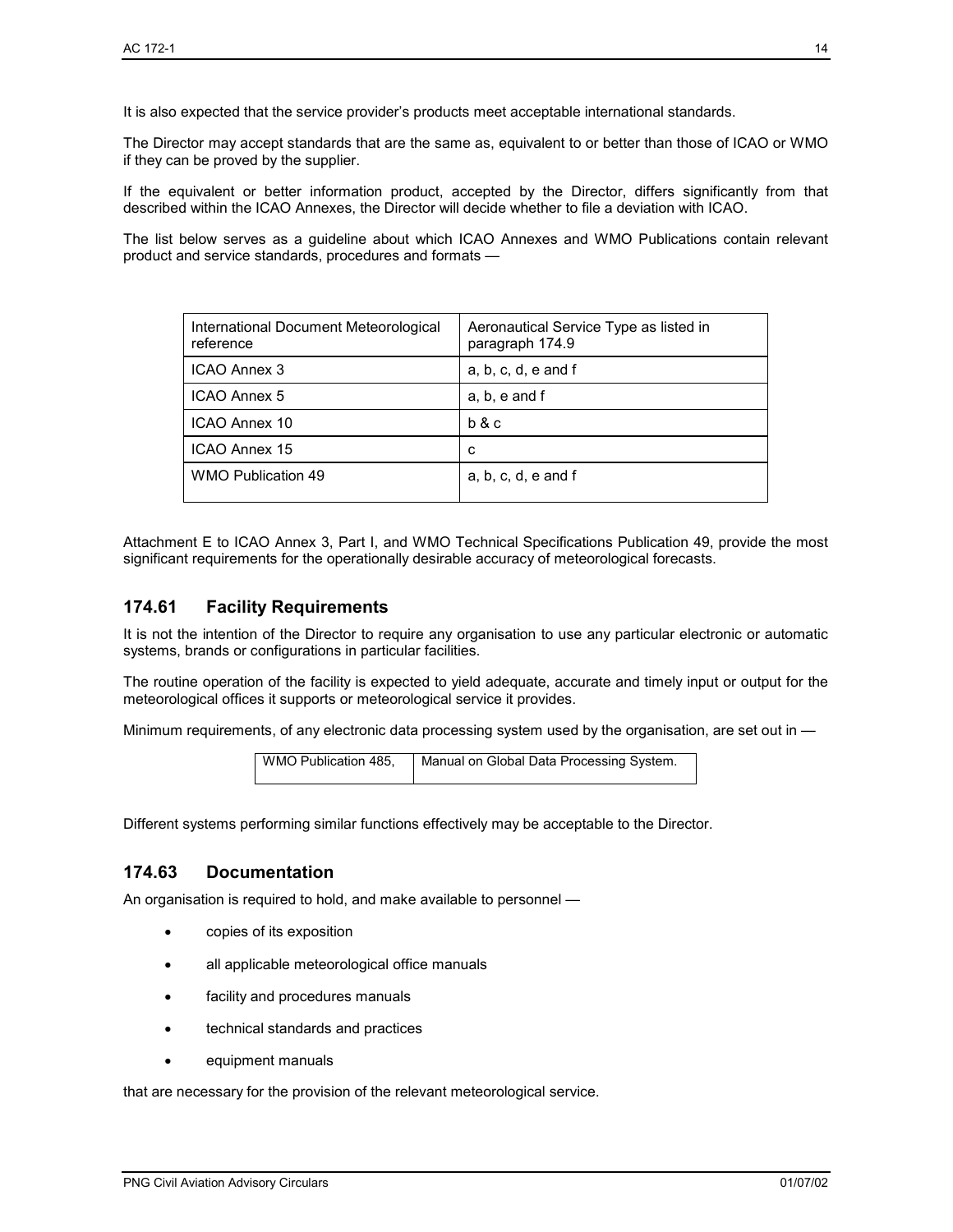Procedures for the amendment of documents should ensure that all pertinent background information and reasons for the change are adequately documented and retained for possible audit purposes. Changes to documents must be reviewed and approved by the same personnel or functional positions that did the original review and approval unless specifically designated otherwise. Access to the background information is an important part of this review and approval process. Where practical, the nature of any change should be identified in the document in which the change has been made or in appropriate attachments to that document.

Incorporation of procedures manuals, required by Part 174, in a larger set of documents is acceptable as long as such procedures manuals are readily accessible for operational and audit purposes.

A discrete set of documents relating to certification under Part 174 represents an ideal situation. However, a master cross reference matrix against which procedures manual contents are listed is acceptable.

## **174.65 Verification, Periodic Inspection, Testing and Calibration**

The organisation is required to establish documented procedures to ensure that each meteorological office and facility is subjected to periodic internal inspections, verifications and tests to confirm that the office or facility is meeting the applicable performance standards.

Such procedures and the periodicity of inspections and tests must show that the meteorological office and facility not only meets the applicable operational requirements and performance standards, but that it will continue to meet those requirements and standards with a high probability.

The periodic inspection of each meteorological office and facility should be carried out regularly. Aspects to be assessed during the inspection should include —

- (1) Meteorological Offices
	- continuing access to approved and appropriate real-time meteorological information.
	- continuing adherence to approved production procedures and methodologies.
	- continuing access to approved computing and communication facilities.
	- continuing attainment of defined product quality parameters.
	- continuing upkeep of production equipment, site and site services.
	- continuing adequacy of production records and documentation.
	- continuing the security of the site.

Unless otherwise proven by reliability data it is considered that the maximum period between meteorological office inspections should be one month.

- (2) Facilities
	- security of the facility and site.
	- adherence to the approved maintenance programme.
	- upkeep of the equipment, site and site services.
	- adequacy of facility records and documentation.
	- continuing attainment of required quality in the output parameters.
	- The Maximum Period Between Tests (MPBT) of facilities should be based on —
	- the proven reliable performance of the facility,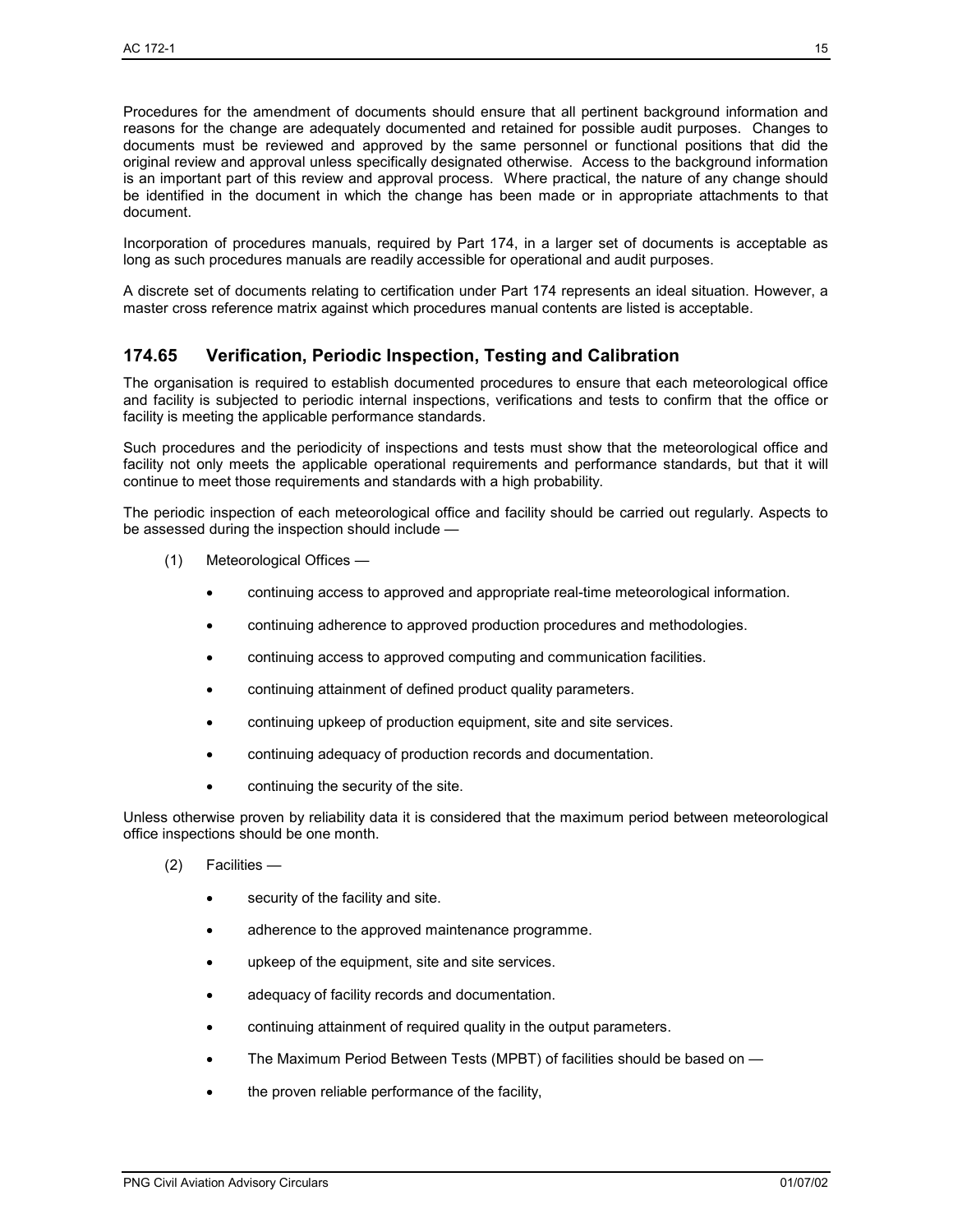- the proven performance of any other similar facility,
- the stability of the facility's operating environment.

Facilities may be categorised but not limited to the following examples (stated MPBT are examples only) —

- (3) computing, communication and electronic delivery facilities, MPBT 3 months.
- (4) weather surveillance radar (WSR), MPBT 2 months.
- (5) automatic weather observing equipment, MPBT 12 months.
- (6) servo-mechanical devices, MPBT 24 months.

If, after a period of operation, it can be shown that the stability of a meteorological office or facility in the operational environment is such that a longer period between tests is justifiable, an increase in the maximum time between tests from that stated in the initial exposition may be considered by the Director.

The organisation is required to establish documented procedures to ensure that all verification, inspection, measuring, test equipment and systems that are required for the measurement or evaluation of critical equipment, and meteorological information have the precision and accuracy necessary for such measurements. The equipment and systems required for such measurements must be identified, controlled, and calibrated to a known reference standard.

Where facilities include sensors and transducers for the gathering of meteorological information, the organisation is expected to calibrate such systems against recognised international standards (Systeme International). Traceability of such standards to the national standards is expected to be detailed within the organisation's exposition as are the calibration procedures.

The units of measurement for meteorology are set out in —

| ICAO Annex 5,   Units of Measurement to be used in Air and Ground |             |  |  |  |  |  |
|-------------------------------------------------------------------|-------------|--|--|--|--|--|
|                                                                   | Operations. |  |  |  |  |  |

The operations (and maintenance) manual for a meteorological office is required to identify the critical meteorological service and equipment parameters with the nature of the measurements to be made, and the measurement accuracy required.

In meeting the requirement of this section the organisation should —

- (1) identify all verification, inspection, evaluation, measuring, and test equipment and systems required for the measurement or evaluation of critical equipment and output parameters for each meteorological office and facility.
- (2) ensure that such systems and equipment are checked and calibrated before use or at prescribed intervals against certified equipment having a known valid relationship to recognised standards. .
- (3) where no standards exist, the basis for calibration should be documented.
- (4) identify all such critical inspection, measuring, and test equipment and systems with a suitable indicator or identification record to show its calibration status.
- (5) establish, document and comply with calibration procedures for critical equipment. This includes details of equipment type, identification number, location, frequency of checks, check methods, acceptance criteria and action to be taken when the results are unsatisfactory.
- (6) maintain calibration records for this critical inspection, measuring, and test equipment.
- (7) assess and document the validity of previous verification and inspection results when any item of critical verification, inspection, measuring, and test equipment is found out of calibration or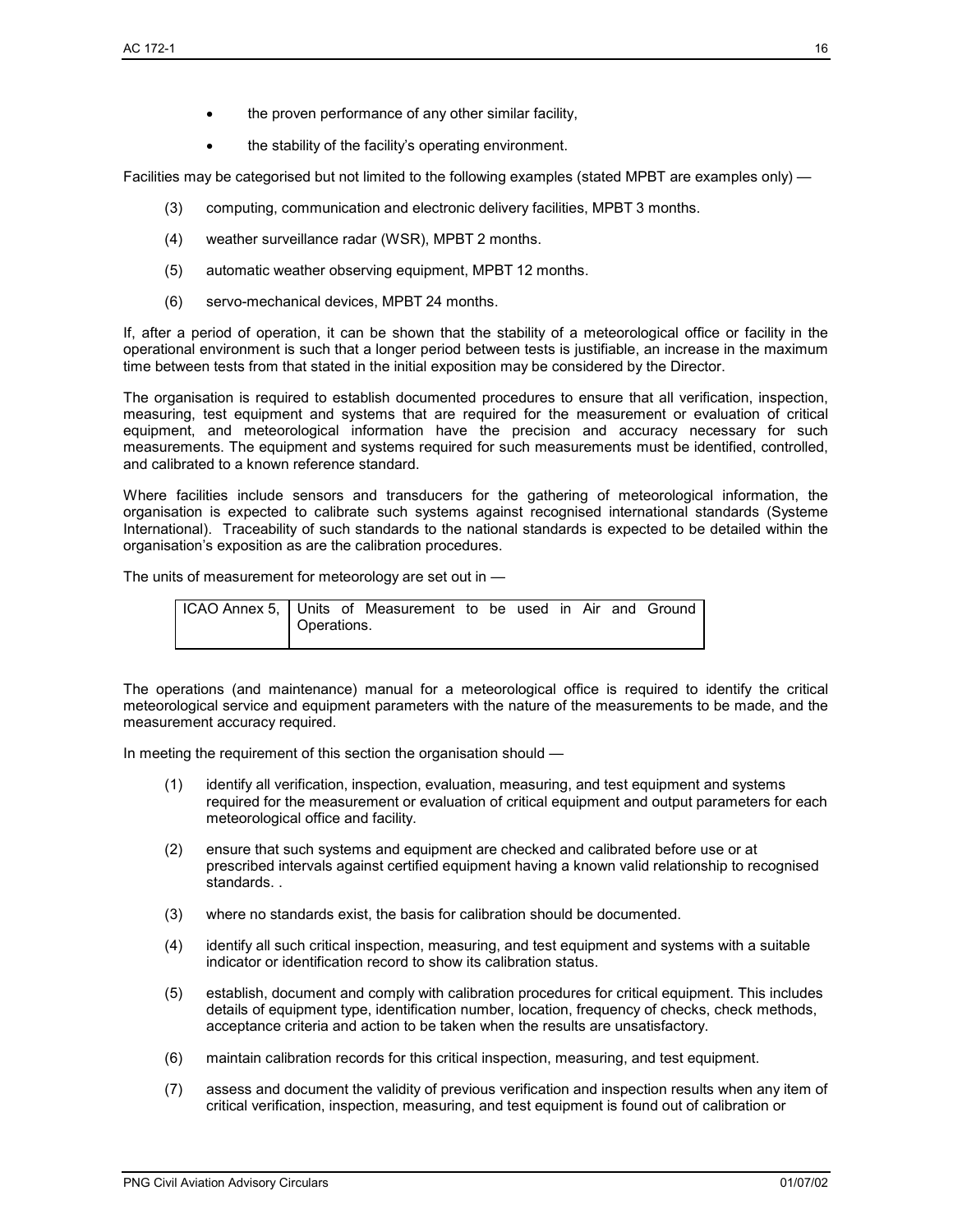producing plainly anomalous outputs or readings.

- (8) ensure that the environmental conditions are suitable for the calibrations, inspections, and measurements being carried out.
- (9) ensure that the handling, preservation, and storage of critical inspection, measuring, and test equipment and systems are such that their accuracy and fitness for use is maintained.
- (10) safeguard any critical inspection, measuring, and test equipment and systems including software from adjustments which would invalidate such systems or equipment.

## **174.67 Release of Meteorological Information**

This requirement is aimed at ensuring that, when meteorological information is released, all the necessary checks and measurements have been carried out by a competent person. This is to assure the user of an adequate, accurate and timely meteorological service from that meteorological office or facility.

#### **174.69 Notification of Meteorological Office and Facility Status**

It is the responsibility of the organisation supplying meteorological services to ensure that the status and operational information concerning its meteorological offices and facilities are published in the aeronautical information publications. Refer to Chapter 10.3 of Annex 3, Meteorological Services for International Air Navigation.

Appropriate notification is to be given to the users of meteorological information from a particular meteorological office or facility whenever there is a change to its status which may affect the safety of aeronautical operations.

The appropriate notification for a meteorological office or facility which has details published in aeronautical information publications is the issue of a NOTAM. The changes in the status of a meteorological office or facility which may require the issue of a NOTAM include —

- failure
- withdrawal from operational service for logistic or maintenance purposes
- operation of an associated facility without normal monitoring functions
- return to operational service
- changes to the published information

The organisation, supplying meteorological services, is responsible for supplying the appropriate information for the issue of the NOTAM. Where possible an estimate on the duration of any outage or inability to supply service or information should be included.

#### **174.71 Meteorological Information Check after Accident or Incident**

Each certificated organisation is required to establish and comply with a procedure for the investigation of any meteorological information supplied that may have been used by an aircraft, or ATS unit, involved in an accident or incident.

It is essential that the investigation be carried out without delay. This ensures that any important evidence is not lost, and prevents any repetition of the circumstances which may have lead to the accident or incident. The procedures should establish who is responsible for coordinating the investigation and what actions are required to check the status and performance of the meteorological offices or facility concerned.

All evidence relating to the nature and status of the meteorological information concerned at the time of the occurrence, and the history of performance before the occurrence is to be preserved. This information may be required by the Director or the Accident Investigation Commission.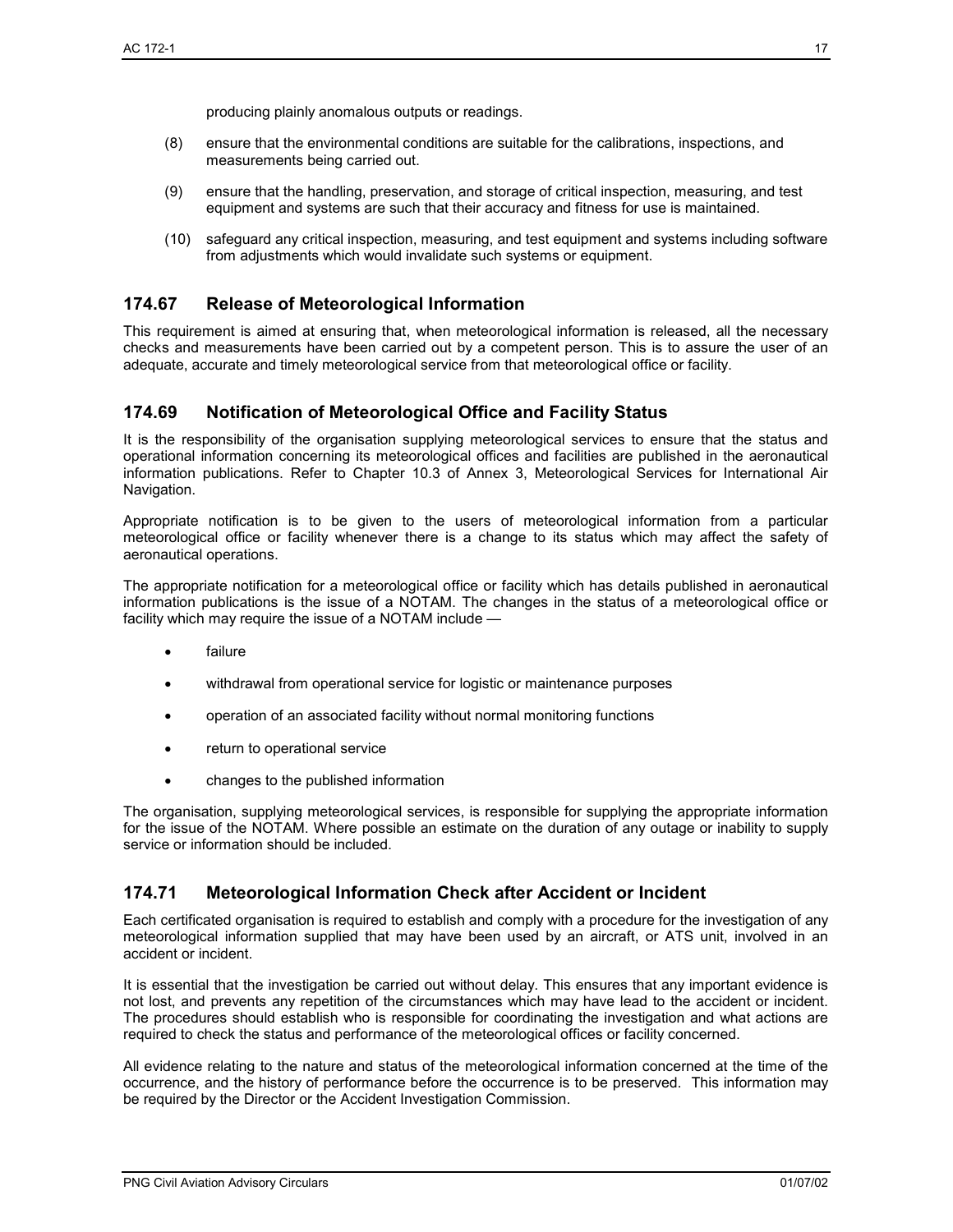The personnel carrying out the investigation should not include anyone who was involved with the distribution of any meteorological information from any meteorological office concerned with the incident.

Civil Aviation Rules Part 12, Accidents, Incidents and Statistics, will set out the requirements, responsibilities, and procedures for the notification and reporting of aircraft accidents or incidents. The Civil Aviation Authority has the responsibility to notify relevant certificate holders of accidents or incidents that may require information or action by the certificate holder.

The requirement for the Director or Accident Investigation Commission to investigate the accident or incident should not prevent the organisation from conducting their own investigation in relation to the meteorological services provided.

## **174.73 Promulgated Information incident**

Malfunction or error reporting is an important component of aviation safety and, to be effective, requires both prompt action and the cooperation of all parties involved. Each certificated organisation is required to establish and comply with a procedure to notify, record, investigate any promulgated information incidents and rectify any reported malfunction that may result in erroneous meteorological information being disseminated from a meteorological office or facility.

If there is specific information published in aeronautical flight information or aviation training documents concerning particular erroneous information no notification of such occurrences is expected by the Director.

The report to the Director is expected to be in the form of an Promulgated Information Incident report. A Promulgated Information Incident report is defined by the Director to be an incident, other than those of an operational nature, where meteorological information is, or has the potential to be, outside the allowable accuracy or tolerance for that information.

For example, a forecast that has simply proven to be inaccurate is not seen as an incident. However, a lengthy series of particular forecasts or reports that are and may continue to be completely inaccurate or contain important omissions are considered to be an incident.

Malfunction and Promulgated Information Incident procedures must ensure that there is a rapid investigation of the problem in each affected area so that immediate action can be taken. This is intended to ensure the continued safe operation of aircraft that may use the relevant meteorological information. The procedures should also include any necessary follow up actions to ensure that appropriate personnel or technical solutions are found for any problems discovered during the investigation.

A Promulgated Information Incident report to the Director must include sufficient detail to show —

- the nature of the malfunction or suspected malfunction,
- the conclusions of the investigations carried out,
- the actions taken to remove or correct the malfunction.

The Director should also be notified when the situation has been corrected.

#### **174.75 Records**

Records are to be of a legible permanent nature and must be identifiable to the meteorological offices involved.

Records may be kept in any format on any type of readily accessible permanent archive, regardless of nature, and should be controlled by a responsible senior person. Access to the record system should be controlled to ensure that the integrity of the records is maintained.

Accurate records are an important element in the quality, safe operation and maintenance of a meteorological office. Records must show achievement of the required level of performance of the meteorological service, office or facility. The record must also show that the prescribed operational and quality assurance and maintenance procedures have been followed.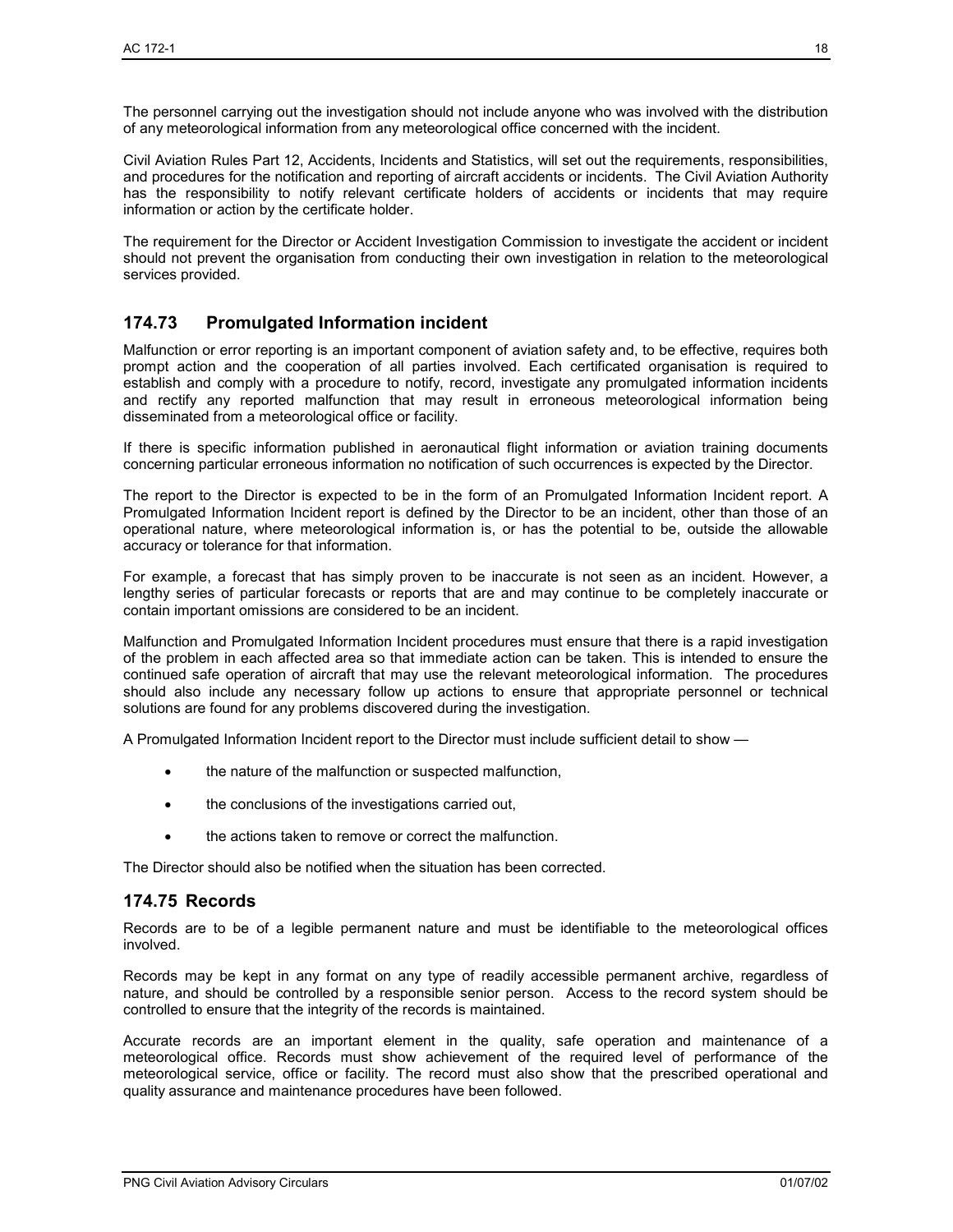Records may be required to be produced as evidence in the event of an aircraft accident or incident investigation. The amalgam of records should provide a complete history of events in chronological order. Each entry must be clearly distinguishable. Each certificated organisation is required to keep records of all its personnel who are authorised to release meteorological information and place meteorological offices or facilities into operational service. The following minimum information should be kept in respect of each person —

Name,

Date of birth,

Position held within the organisation,

Relevant qualifications,

Experience,

Specialised training,

Operational aspects covered by any authorisation,

Details of competency checks, and

Date when any changes are made.

Written documentation should be provided to each person authorised to release meteorological information or place meteorological offices or facilities into operational service. The authorisation should be in a style that makes it clear to the holder the types of meteorological service, the meteorological offices and the locations or geographic areas that the authorisation covers.

#### **174.77 Quality Assurance**

The Civil Aviation Rule requirements for organisations seeking certification under the Part 174 are structured around the key elements of the ISO 9000 quality systems standard. Part 174 addresses those elements which can affect the quality of meteorological information and therefore the safety of aviation.

Compliance with the certification requirements of Part 174B, by organisations seeking certification as authorised meteorological service providers, will provide them with a Quality (Safety) Management System. Internal quality assurance (evaluation) procedures that are required under 174.77 are an essential component of a certificated service provider's Quality Management System.

When established, the internal quality assurance (evaluation) procedures will provide the quality assurance necessary to assure confidence in the accuracy of a meteorological service and the performance and reliability of its offices and facilities. Quality Assurance is defined in ISO 9000 as: All those planned and systematic actions necessary to provide adequate confidence that a product or service will satisfy given requirements for quality.

Quality Assurance is defined in ISO 8402 as: "all those planned and systematic actions necessary to provide adequate confidence that a product or service will satisfy given requirements for quality".

Advisory Circular AC10 – 1, Internal Quality Assuance contains information about standards and practices that are applicable to organisations required to establish internal quality assurance systems and should be referred to for compliance with this rule.

#### **174.79 Organisation Exposition**

The purpose of the Organisation Exposition is to set forth the procedures, means and methods of the organisation.

Compliance with its contents will ensure compliance with Part 174, which is a prerequisite for obtaining and retaining meteorological service certification.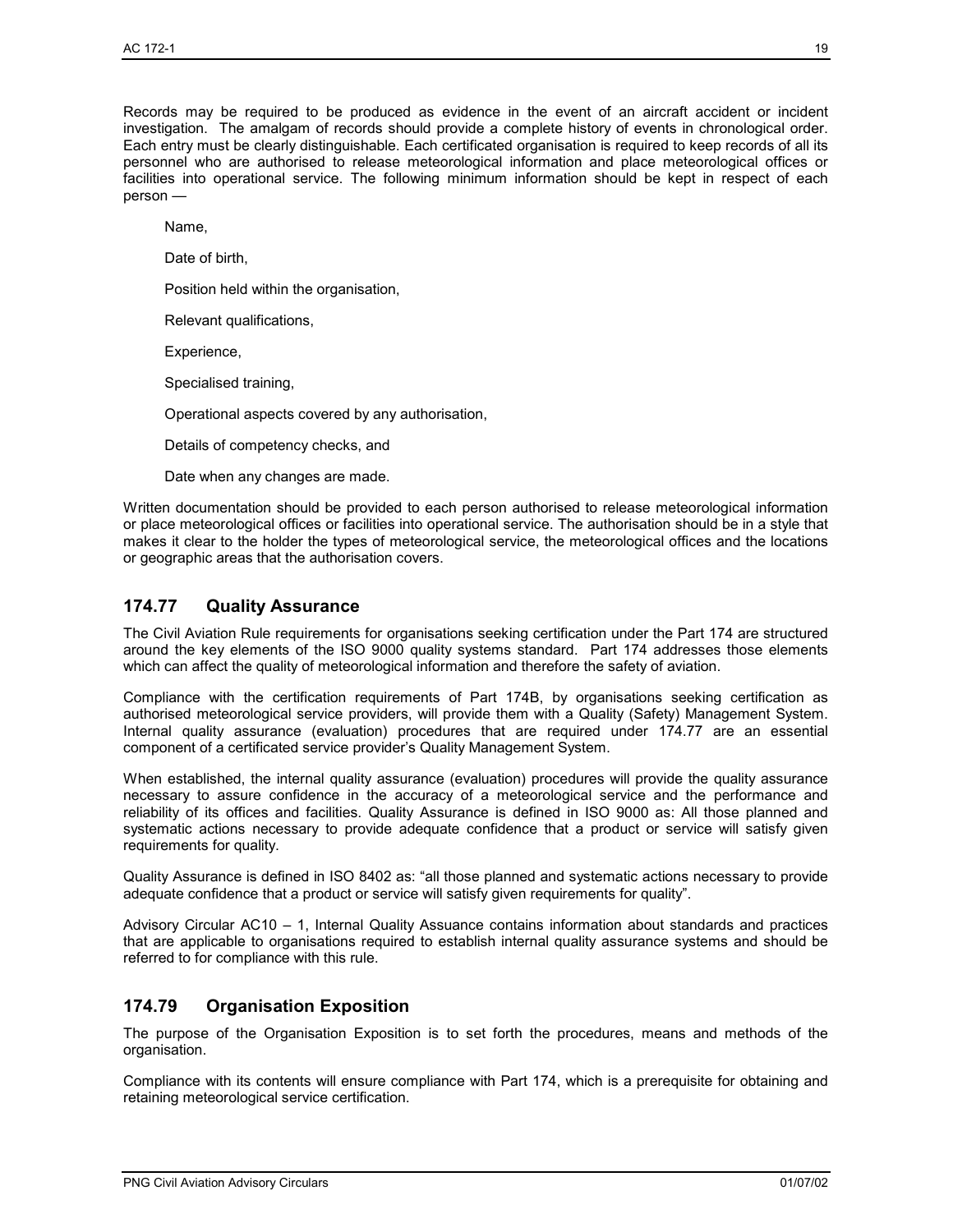The Organisation Exposition is the means by which the organisation defines its operation. It shows, to both its employees and the Director, how the organisation will conduct its day-to-day business relating to meteorological services for aviation. It is intended to be a tool to help management in the operation of the business. It should commence with the corporate commitment by the Chief Executive.

Paragraphs (a)1 to (a)7 provide the management part of the exposition and should normally be contained within one document. The remaining parts of the exposition may be produced as any number of separate manuals which must be cross-referenced in the management part of the Organisation Exposition.

Managers should hold copies of those parts or manuals that affect their areas of responsibility, and staff should be familiar with the parts of the exposition which affect their area of activity.

**(a)(1)** A prime objective of the new rules system is that each approved organisation must have the responsibility to ensure that its operation is planned, organised, carried out, developed, maintained and documented according to applicable civil aviation requirements, standards and operating specifications.

As part of its quality system of management, each organisation will also have to establish goals and objectives for its operation, including safety standards, at least equal to the level prescribed by the Director.

The statement by the Chief Executive required by  $174.79(a)(1)$  is viewed by the Director as a corporate commitment by the organisation. Such a statement should clearly address the goals and objectives of the organisation in respect of the safety requirements prescribed by Part 174. The statement may also contain the organisation's goals and objectives in respect of its commercial activities. Ideally, the exposition should be a tool of management by which the organisation's operation is presented to its staff, its customers and the Director.

**(a)(2) and (a)(3)** Comments are provided under AC174.51 Personnel Requirements.

**(a)(4)** This means that the organisation must show the lines of responsibility and communication between the Chief Executive, its personnel and customers.

**(a)(5)** The summary of staff employed by a service provider, and their location, provides the Authority with an indication of the size of the organisation for assessing the application and establishing an audit programme.

**(a)(6)and (a)(7)** The organisation is to specify the types of meteorological service that the application is to cover and the meteorological office and facilities supporting that service.

The following information is required for each meteorological office and significant facility —

- (1) the location, geographic scope, meteorological service and outputs provided by each meteorological office, and
- (2) the location, geographic scope, and outputs, provided by any facility, accessible directly or indirectly by customers.

The location of remote weather sensing facilities should be identified by latitude and longitude to the nearest second. The location of meteorological offices and other facilities should be by address or location name.

**(a)(8)** The organisation is to specify the particular nature of the output meteorological information that will be a part of each of its meteorological services.

Each component of output meteorological information must be specified. The specification must include, as appropriate, a full description of the component —

- (1) type (TAF, METAR, aerodrome climatology and so on),
- (2) applicability (airspace, aerodrome or place),
- (3) validity period(s), and
- (4) issue frequency or times.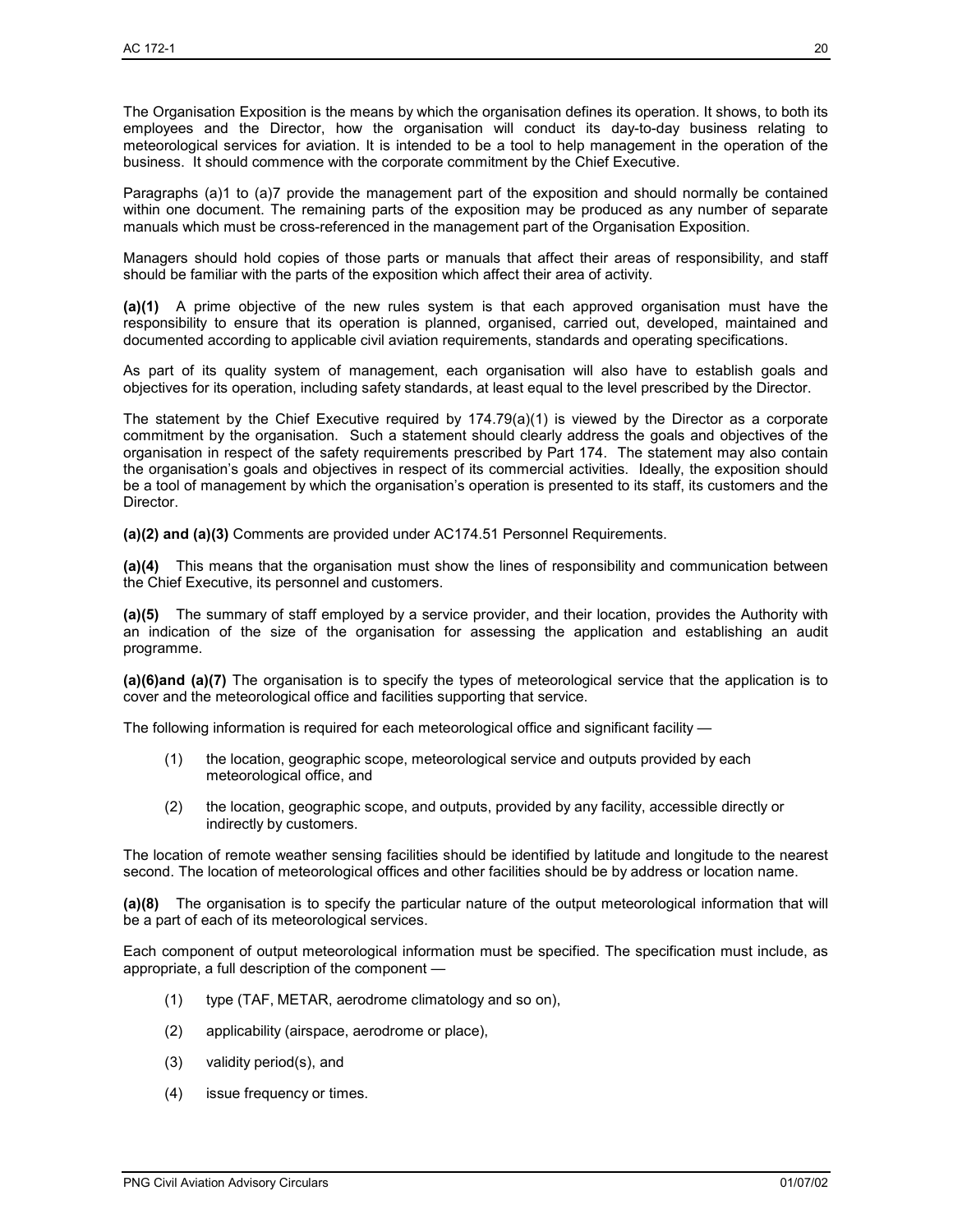The specifications must also include a full description of the standards and formats applying to each component of meteorological information, in particular —

- (1) operational review frequency or review criteria,
- (2) input dependency standards,
- (3) accuracy standards,
- (4) timeliness standards,
- (5) formats made available, and
- (6) criteria for change in format.

**(a)(9)** The procedures listed in this paragraph provide the working documents for the organisation's activities. The headings are generally self-explanatory and must be addressed by all applicants to the extent that they apply to the particular scope of intended activity.

More detailed information will be found under the subparagraph in this circular which calls for the procedure.

**(a)(10)** These procedures must show how the applicant plans to control, amend and distribute their exposition. The procedures should be similar to those required under 174.63 for controlling, amending and distributing the applicant's documentation.

**(b)** The acceptance of the organisation's exposition by the Director is the final step in the authorisation process for the provision of a meteorological service. Such acceptance will be followed by the issue of a meteorological service certificate.

## **Subpart C — Operating requirements**

#### **174.101 Continued compliance**

After obtaining a meteorological service certificate, it is the responsibility of the certificate holder to ensure that the organisation continues to meet the requirements for certification. The means of meeting these requirements are contained in the certificate holder's exposition. Therefore a copy of the exposition, or at least each applicable part of the exposition, must be available to all personnel who need access to the information to carry out their work. A complete copy of the exposition needs to be held at each meteorological office covered by the exposition.

#### **174.103 Operations Manual**

An operations manual is required to be provided to each meteorological office that the organisation operates. A copy of the manual should be available at each site for ready use by personnel working in the meteorological office.

The manual is to include a list of minimum performance levels and critical operating parameters for the meteorological office and associated facilities. Maintenance procedures may include a reference to other documentation.

The following provides guidance information for the contents of the manual —

- (1) the meteorological information and the meteorological services provided
	- (i) the name of the meteorological office,
	- (ii) any relevant identification or communication codes,
	- (iii) the hours of operation of the meteorological office,
	- (iv) the function of the meteorological office,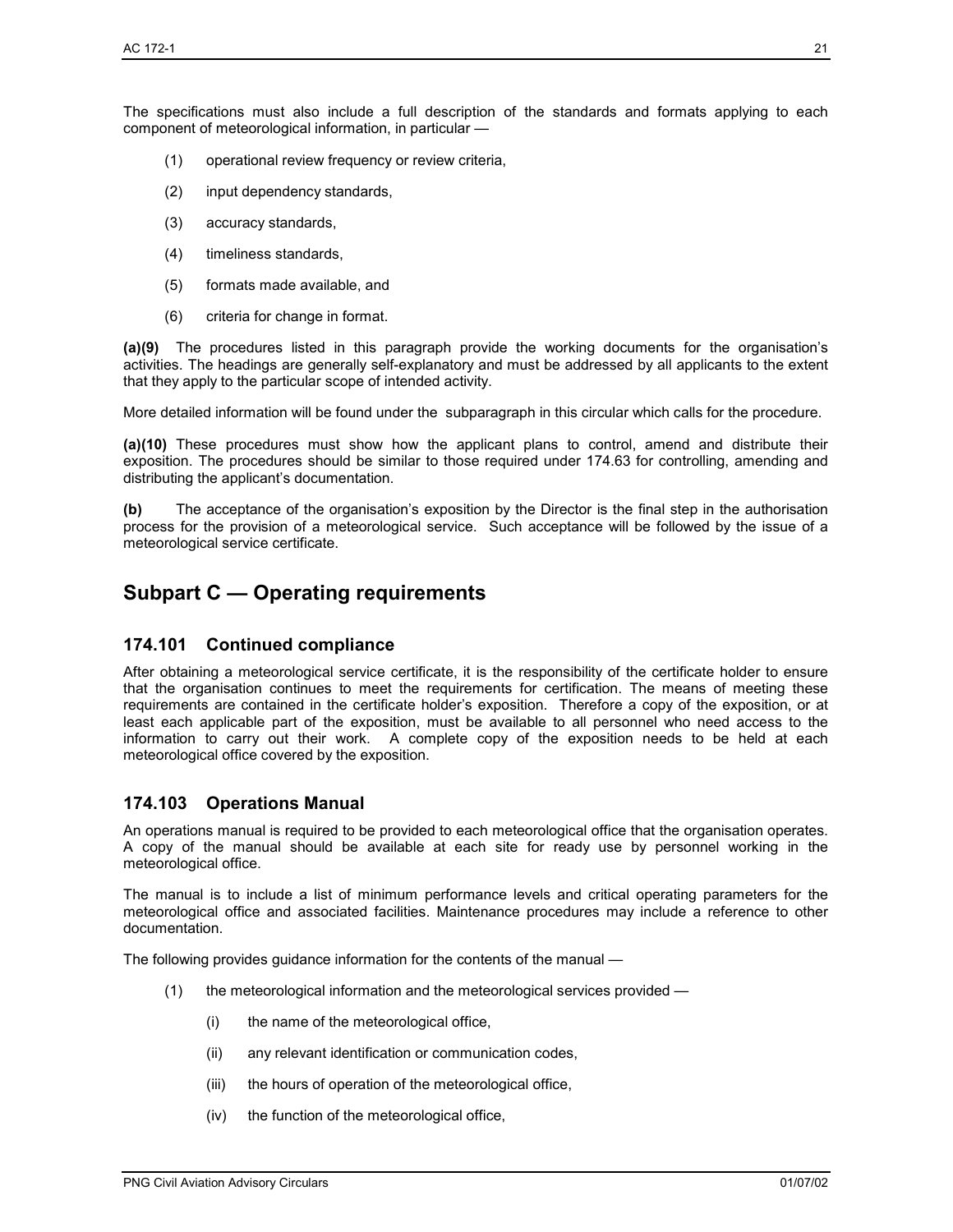- (vi) the particular meteorological information being provided,
- (2) the minimum acceptable operating parameters and standards for facilities
	- (i) the location of associated facilities,
	- (ii) instructions on the physical security of the facilities,
	- (iii) procedures for the operational management of facilities,
	- (iv) procedures and standards to be applied during maintenance and routine inspection, test and calibration of facilities including
		- the frequency of servicing
		- limitations on the scope of maintenance work permitted where performance checks are limited to the capabilities of an executive monitor system
		- detailed performance check procedures to be carried out before any facility is returned to service where the scope of maintenance work has exceeded the limitations above
	- (v) Procedures to identify, and set tolerances for the critical equipment parameters which can directly affect the accurate output of meteorological information from a facility.
	- (vi) Lists of specialised and calibrated test equipment required for the measurement of critical equipment parameters.
	- (vii) This is to include details of accuracy, certification, and recalibration requirements,
	- (viii) procedures to be followed to obtain the release of the facility from operational service for maintenance or other required shutdown,

*This is to include, where applicable, the coordination of the release with air traffic services and the issuing of an appropriate NOTAM.* 

- (ix) procedures to be followed for the initialisation or restart of associated facilities, and
- (x) a description of any critical parts of the associated facility that may not be changed or adjusted without an approved certification check to confirm that performance meets operational requirements,
- (3) the minimum meteorological inputs required
	- (i) details, including schedules, of all meteorological information required for the provision of output meteorological information and meteorological services,
	- (ii) procedures to be followed to decide the minimum level of input meteorological information required,
	- (iii) procedures to be followed to ensure at least the minimum level of meteorological information is available, and
	- (iv) procedures to be followed to verify input meteorological information,
- (4) the minimum performance and quality levels for output meteorological information and meteorological services provided —
	- (i) instructions on the physical security of the meteorological office,
	- (ii) details of any licensing requirements for the meteorological office operations, maintenance and personnel,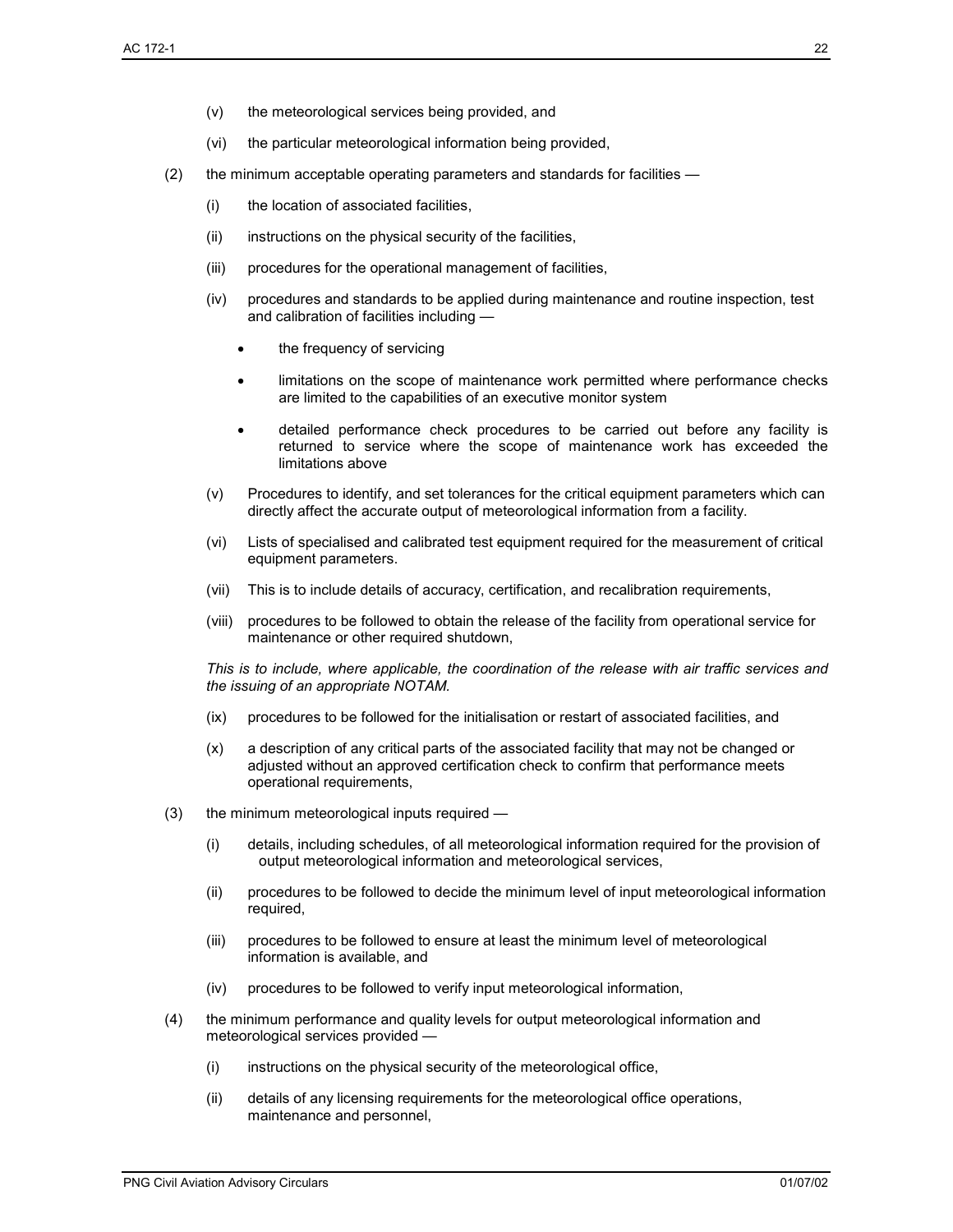- (iv) instructions on the keeping of the meteorological office records and other technical records,
- (v) detailed production procedures for the meteorological office including at least
	- the nature of production,
	- limitations on the scope of work required,
	- identification and scheduling of the output meteorological information to be produced,
	- methodologies and product compilation or creation procedures to be used in the production process,
	- procedures for the quality assessment of relevant information during the production phases,
	- verification procedures required to assess output information,

*The production procedures must identify, and set tolerances, for all aspects of the production system that may directly affect the quality of the output of the meteorological office.* 

- (vi) procedures for the operational monitoring of the meteorological office to ensure that it continues to meet the minimum performance levels,
- (vii) procedures to be followed for the preservation of evidence in the event of an aircraft accident or incident investigation,
- (viii) procedures to be followed to obtain the release of the meteorological office from operational service for maintenance or other required shutdown, and
- (ix) This is to include, where applicable, the coordination of the release with air traffic services and the issuing of an appropriate NOTAM)
- (x) a description of any critical parts of the meteorological office that may not be changed or adjusted without an approved certification check to confirm that performance meets operational requirements,
- (5) the test equipment and systems required for the measurement of the minimum levels listed under subparagraph (4) —
	- (i) identification of all verification, inspection, evaluation, measuring and test equipment and systems required for the evaluation of critical performance and quality levels,
	- (ii) procedures for ensuring all such test equipment and systems are checked and calibrated at prescribed intervals,
	- (iii) methods used to show the status of test equipment and systems,
	- (iv) procedures for keeping records of test equipment and systems, and
	- (v) procedures for the safe keeping of test equipment and systems, and
- (6) any mandatory check procedures for releasing meteorological information
	- (i) the names and positions of the personnel with the authority to release meteorological information,
	- (ii) procedures and criteria for verifying and checking meteorological information before release, and
	- (iii) procedures for submitting unacceptable output meteorological information for rework.